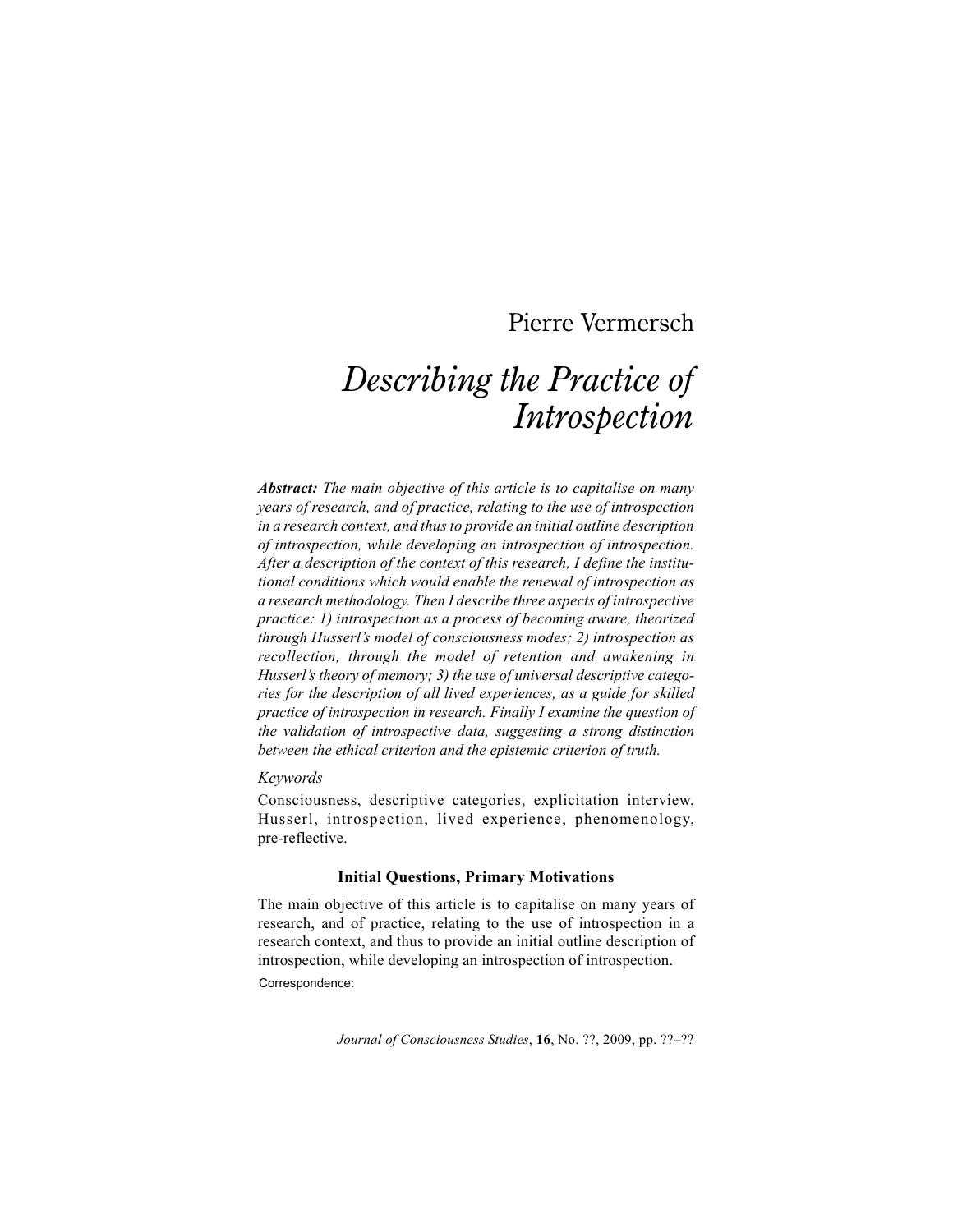Let us take as a preliminary supposition that you have reached the conclusion that there is no point in carrying out research into consciousness, or into any other subject of study based on consciousness, without trying to gather information about what the subject is conscious of, in his own view. Because if not, we could find ourselves in the absurd situation of trying to say what someone else is conscious of! Why not ask him? If he is conscious, then he is conscious! And if he is, why could he not tell us about it? So is he conscious or not? To answer this question, it is necessary to be able to gather information about this matter. I can of course say, for the other person, in his stead, what affects him, that is what has an effect on him, whether he is conscious of this or not, by means of recordings of physiological indicators, but on the one hand I will not have the corresponding semantics, and on the other hand I will not know if the subject is reflectively conscious of this. That in fact is the question, and he is the only one who can enable us to establish this point. Sooner or later, the complement of all research on the living subject must also be able to say what he is living, what he is experiencing, in short everything of which he is already or can become reflectively conscious.

Let us suppose however that *you*, the person reading this article, have reached this conclusion, namely that you need to gather information about the experience of the subject (according to him), and thus about what he can be conscious of, or become conscious of. You have a new and meaningful research aim: to document the subjective dimension, to gather information from the subject about what he has experienced. You know that you must abandon the idea of *only* using indirect information, such as behavioural, physiological and neurophysiological traces, or video recordings, as this would inevitably mean you would have to use an interpretation strategy in your discourse about what the subject is conscious of, about what happened for him, in your view.

To achieve this new objective, you must practice — and thus know, and become competent and indeed expert in — a new data gathering methodology. Fundamentally, you have no other choice than to practice, and to have others practice, a form of *introspection*, that is to obtain descriptive verbalisations based on acts of introspection relating to a past lived experience (in the recent or more distant past).<sup>1</sup> Attempting to consider the resulting verbalisations alone, without taking into account the acts which give rise to them is a puerile strategy,

<sup>[1]</sup> In this introduction I have left out the question of current introspection and/or simultaneous verbalisation (Vermersch, 2008b) in order to consider only retrospective introspection.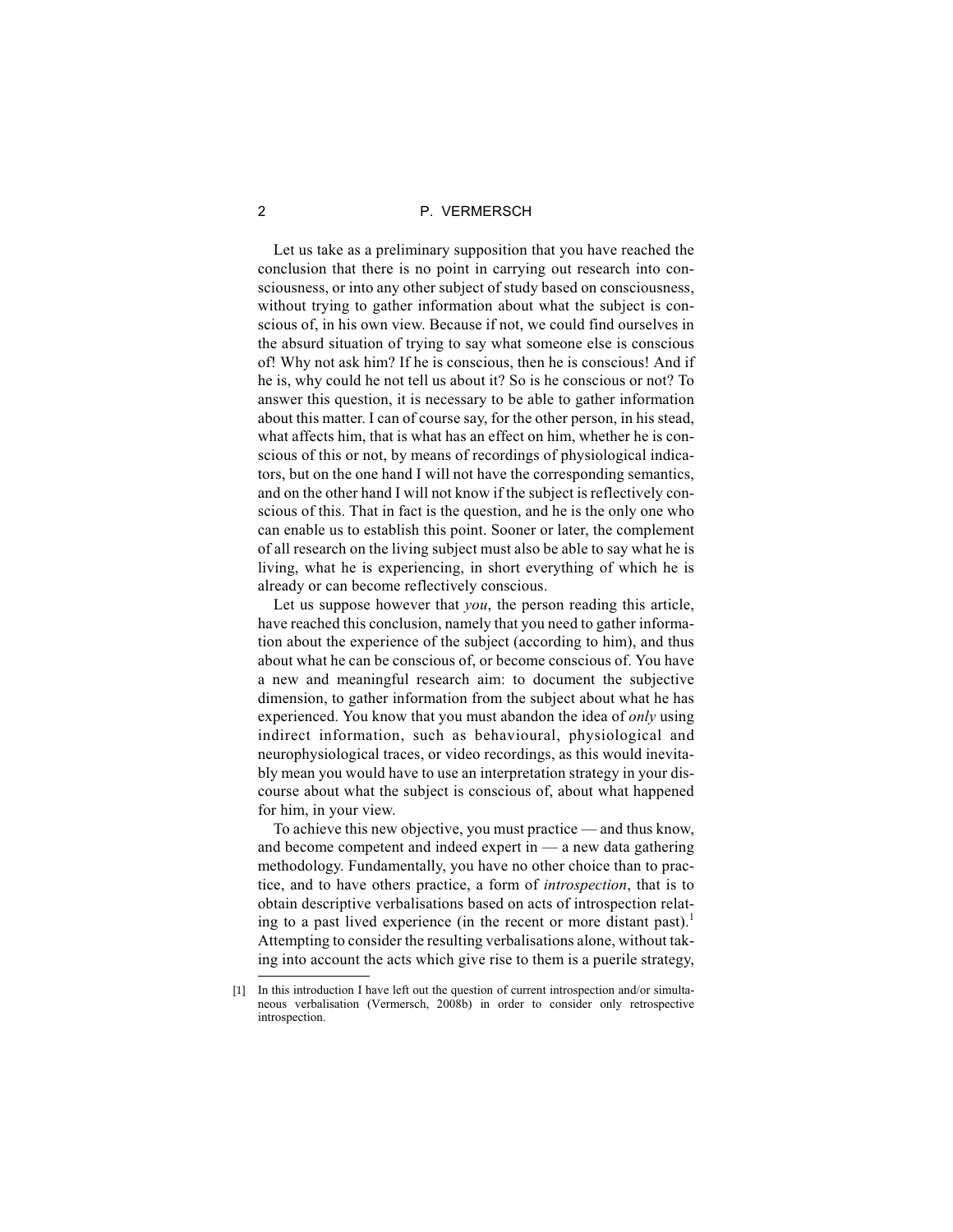which involves hiding from oneself the fact that one is requesting an act of introspection by asking questions to the other person (Fraisse & Piaget, 1963), and the damaging consequence is that you do nothing to guide the act of introspection as you did not know (or recognise) it. You harbour, as many others have done before, the illusion that you merely elicit verbalisations, and nothing more. You place yourself in the situation of not knowing how you obtain your data, how you informer generates them. You obtain answers and you go off to process them. If you do not obtain the answers, or if the spontaneous verbalisations are too poor in content, or non- existent, you immediately reach one of the following conclusions: (1) That the subject is unconscious and thus has nothing to say (see for example the work on implicit knowledge [Reber, 1993; Reder, 1996; Underwood, 1996]); (2) That he does not remember and thus will not remember, exit; (3) That in any case he has no access to the information, because there is no introspection, that it is a myth (see for example Nisbett  $&$  Wilson, 1977; (Nisbett & Bellows, 1977; Smith & Miller, 1978; White, 1980); (4) That there is in fact no experiential content, and thus nothing whatever to say (Lyons, 1986)! Whereas our interpretation of what these authors say suggests: (1) That the subject should first become conscious, i.e. reflectively conscious of what he may say, and that we know how to help the subject to carry out this transition; (2) That it is possible the subject may say that he does not remember, but that he can be helped to transcend this first impression and guided into mobilising a specific autobiographic memory; (3) That if the questions of the researcher relate to the causality of the situation ('Why did you do such and such a thing? Why have you changed criteria?'), it is understandable that the subject: (a) should not describe, but comment, or justify, as that is what he is asked to do, and that this is not introspection, but reasoning; (b) should express his spontaneous, or even naïve, theories, as he is not asked to describe what happened, and that as a result it is quite understandable that another subject, who has been introduced by the researcher in the position of a hidden observer, expresses the same thing as the subject who is directly involved in the experiment; (4) And finally that when there is apparently nothing to describe, it is perhaps necessary to consider the lack of introspective competence of the person making this affirmation, and the necessity of taking into account the technical nature of introspection and the obligation of being trained in these practices, so that they can be used intelligently and effectively.

Taking a radically first-person viewpoint (Vermersch, 2000), it is the researcher who for a time takes up the position of informer, with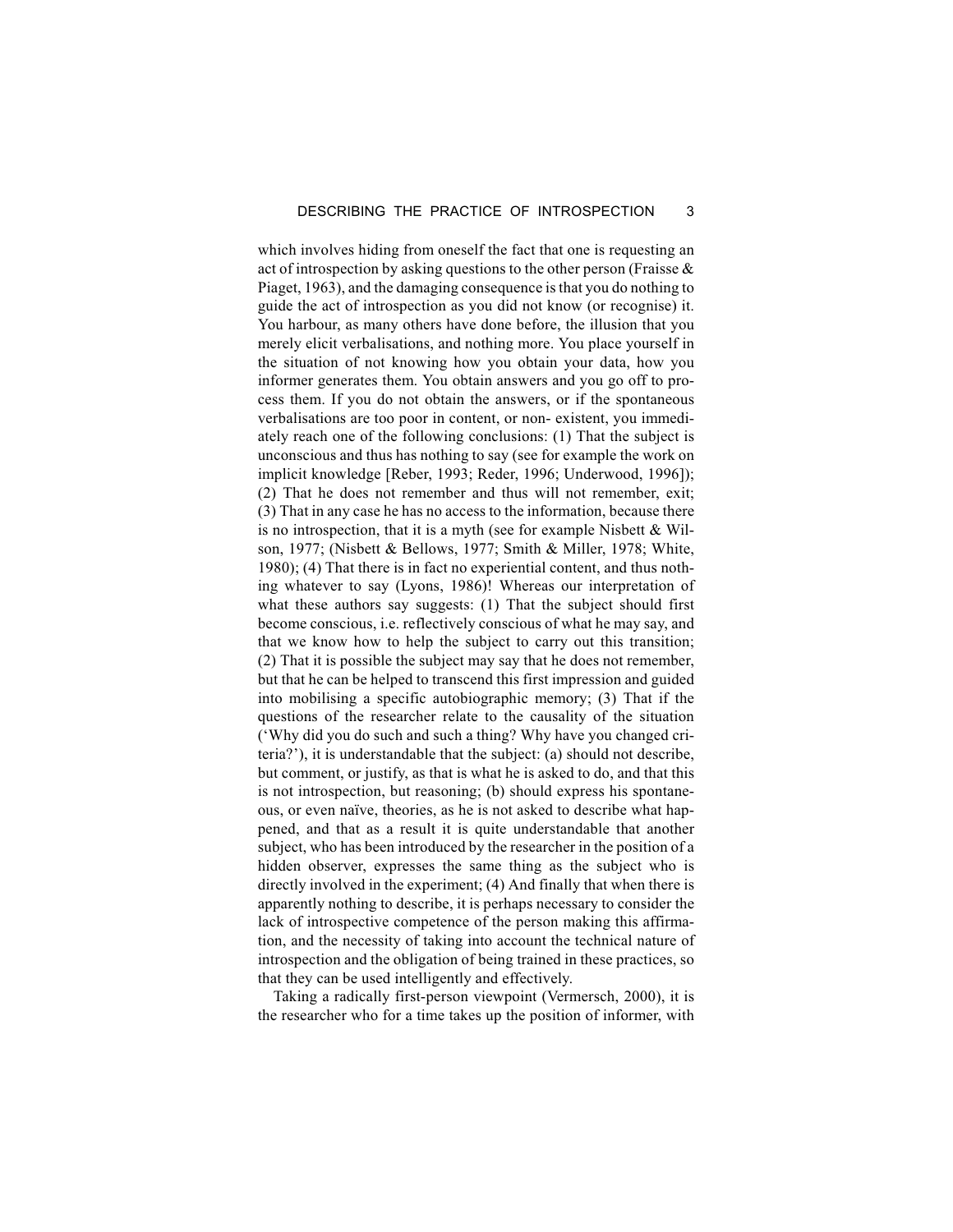regard to his lived experience, and himself produces an introspection by a work of reiterated written expression, by taking advantage of his expertise as a researcher in the field he wishes to study. Taking a second-person viewpoint, the researcher invites one other person (or several other people) to act as informer(s), and must then guide the introspection process of the person (or persons) without thereby inducing the content of the description. This is usually termed 'conducting a research interview', and I have developed a specific interview technique: the explicitation interview (Vermersch, 1994; 2008) (see also the article by Maryse Maurel in this issue). In what I write, I thus assimilate the explicitation interview to retrospective introspection (Vermersch, 2008b), more exactly the explicitation interview is a form of guided retrospective introspection. The descriptive expertise which is the heart of introspection is not innate in any way, it is provided by the interviewer in the form of non-inductive guidance of the formulation of the experience. Auto-explicitation is a guided selfintrospection (Vermersch, 2007b). The person who practices this is the one who has the introspective expertise.

Whatever the case considered, we therefore conclude that it is necessary to use introspection as a method for gathering research data about subjectivity.

# *The posture of my discourse: from introspective practice to its theorisation.*

To explain what I am going to develop in this article, I think it is necessary to specify the type of research approach from which this information has been drawn, by briefly retracing the genesis of the explicitation interview technique. My approach is a little unusual in that it was not originally based on a research programme established on the basis of a theoretical framework and hypotheses which would determine specific means of collecting data. After initially focusing on the use of traces and observables, and particularly of video recordings, it became clear that what I used to call 'normal unconscious cognitive functioning', could not be documented solely by a viewpoint external to the subject, even though the use of experimental situations which are spontaneously rich in observables made it possible to go quite a long way by inference. I thus transcended the prejudices of the period, which had been inculcated into me at university, which suggested that verbalisation data were unreliable, uninteresting, reconstructed after the fact, and only reflected naïve prejudices and theories about people. The use of an interview technique had the practical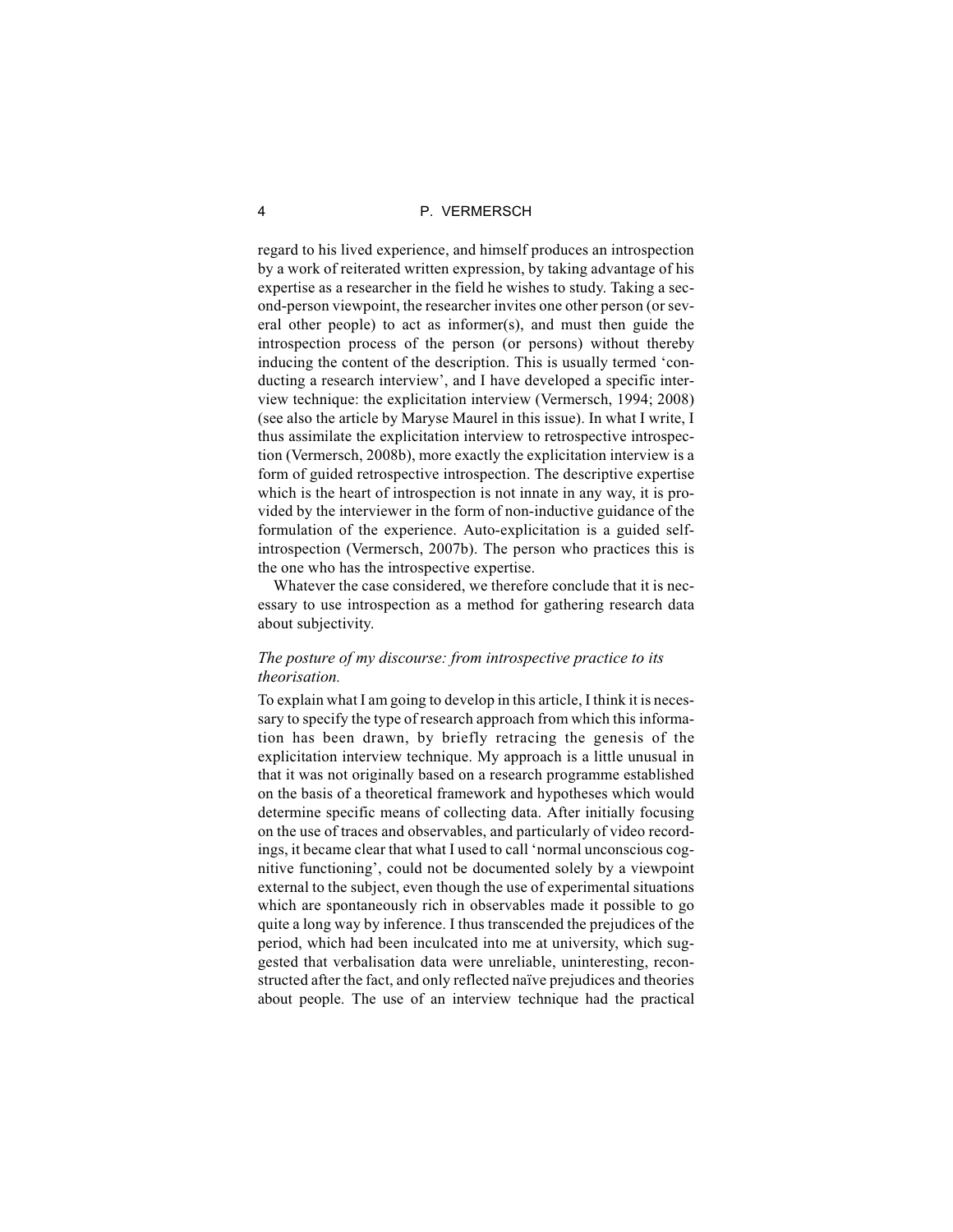purpose of transcending the limitations of behavioural data, and the gathering of verbalisation was only a means to an end. I thus obtained information that I did not think I would be able to obtain using the theoretical knowledge I had mastered. Not only did the conventional limitations of recollection memory seem to be easily transcended, but also if one had experience of the 'fragmentation of the description' and of looking for the 'useful level of detail', as was the case in the psychology of work, we thus obtained an abundance of precise details which the subject himself was amazed to discover in his past experience. Recognising his experience, accepting that it is his, and at the same time discovering with surprise that it is contained in his lived experience! There was here the prefiguration of a theoretical reflection on the nature of consciousness (direct or pre-reflective consciousness) and on the type of recollection memory which made it possible to allow this kind of autobiographical information to emerge. The description of the practice, and then the systematisation of the techniques used to question, to guide towards embodied memory, to fragment the description, etc., gave rise to an original interview technique which I have termed the 'Explicitation interview' (Vermersch, 1994; 2008). The education of researchers, students, human relations professionals, and philosophers, led quite naturally to the methodical construction of this interview and of the modes of its transmission in the form of one-week seminars. But, despite its effectiveness in research and in intervention modes such as the analysis of errors in education, or the analysis of practice of professionals, it was difficult for me to understand why this approach worked. What were the theoretical bases which could have introduced intelligibility, a modelling of what was at work?

What I will set out in this article, after having published it in stages over the last fifteen years or so, mainly in France in the review *Expliciter* (www.expliciter.fr), describes this modelling. It has involved looking back at the history of introspection, to understand why there were so many criticisms, and so many rejections and taboos, about the first-person viewpoint. This is what I had outlined in my article in *JCS* ten years ago (Vermersch, 1999) and in the book written jointly with N. Depraz and F. Varela (Depraz *et al*., 2003), showing that there were serious questions amongst all these criticisms, and others which were purely ideological and specific to a cultural and historic setting, but none of them represented an insurmountable criticism. Furthermore, the few authors who have taken a second look at introspection — (Burloud, 1927b; Humphrey,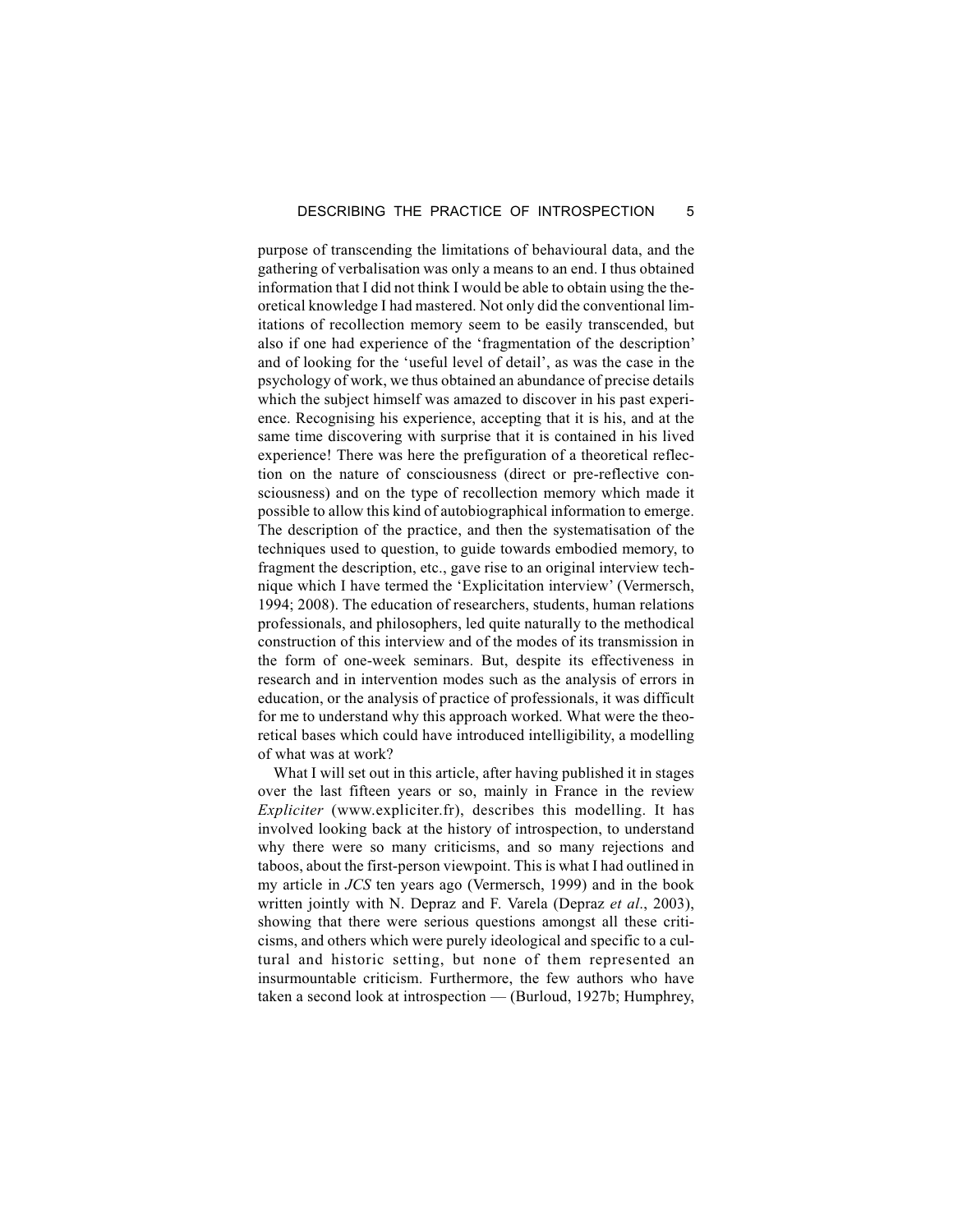1951; Mandler & Mandler, 1964) — have not understood why it was so virulently attacked on such an ill-founded basis.

This article thus consists of theorisations which are mainly inspired by the phenomenology of Husserl, $^2$  proposing a model of intelligibility of what we know how to do in practice. And I will outline<sup>3</sup> in a complementary way the various techniques used to apply these theories. Initially I will present the conditions which must be met to enable introspection to become a subject of research, both from the viewpoint of the authorisation a researcher or institution can give himself or itself to transcend the taboos attached to introspection, and which have gone through the 20th century completely unchanged, and from the viewpoint of the technical conditions to be met so as to enable the documentation of the introspection of introspection. I will then turn to the main theoretical points enabling an understanding of the possibility of introspection, and of how it can be related to practices assisting introspection.

# **Part One: Conditions Enabling the Study of Introspection**

# *1. Social conditions for taking an interest in introspection*

Why begin by looking again a data which are more social and more contingent, because they are historic, rather than phenomenological? We now know that sociological, institutional, ideological and sectarian conditions play an important role in the genesis, disappearance and refusal of research programmes. It would be easy to show this in

<sup>[2]</sup> Depending on viewpoints, one may designate the same act of seizing lived experiences 'into view', introspection (which is of course not the case of Husserl), 'immanent perception' by opposition to acts based on the mobilisation of the perceptive organs, 'apperception' to make use of the same opposition, and finally 'reflection', if we follow the translators of Husserl , to designate not an act of reflection in the sense of reflecting about an object of understanding, of reasoning, but an act mobilising a 'reflective activity', of carrying out the reflection, or if we take the term of Piaget of carrying out the 'réfléchissement' of the lived experience (Piaget & Coll, 1977). I must here clear up a possible misunderstanding about the relationship between phenomenology and introspection. The concept of introspection is radically rejected by Husserl, in that this involves for him a form of naturalisation, or an absence of the Husserlian founding gesture: 'the transcendental reduction'. But if one suspends this viewpoint, it may be observed that the act of Husserlian 'reflection', the cognitive movement by which I turn towards what is appearing, is nothing but an introspection carried out under a horizon of specific presuppositions about the status of what is focused on. In this sense, as far as the actual practice of gathering information about one's own experience is concerned, there are no major differences in acts between phenomenological 'reflection' and psycho-phenomenological introspection.

<sup>[3]</sup> Just a brief outline, in that these techniques have been thoroughly described elsewhere in my publications. The article by M. Maurel in this issue provides some examples with a commentary.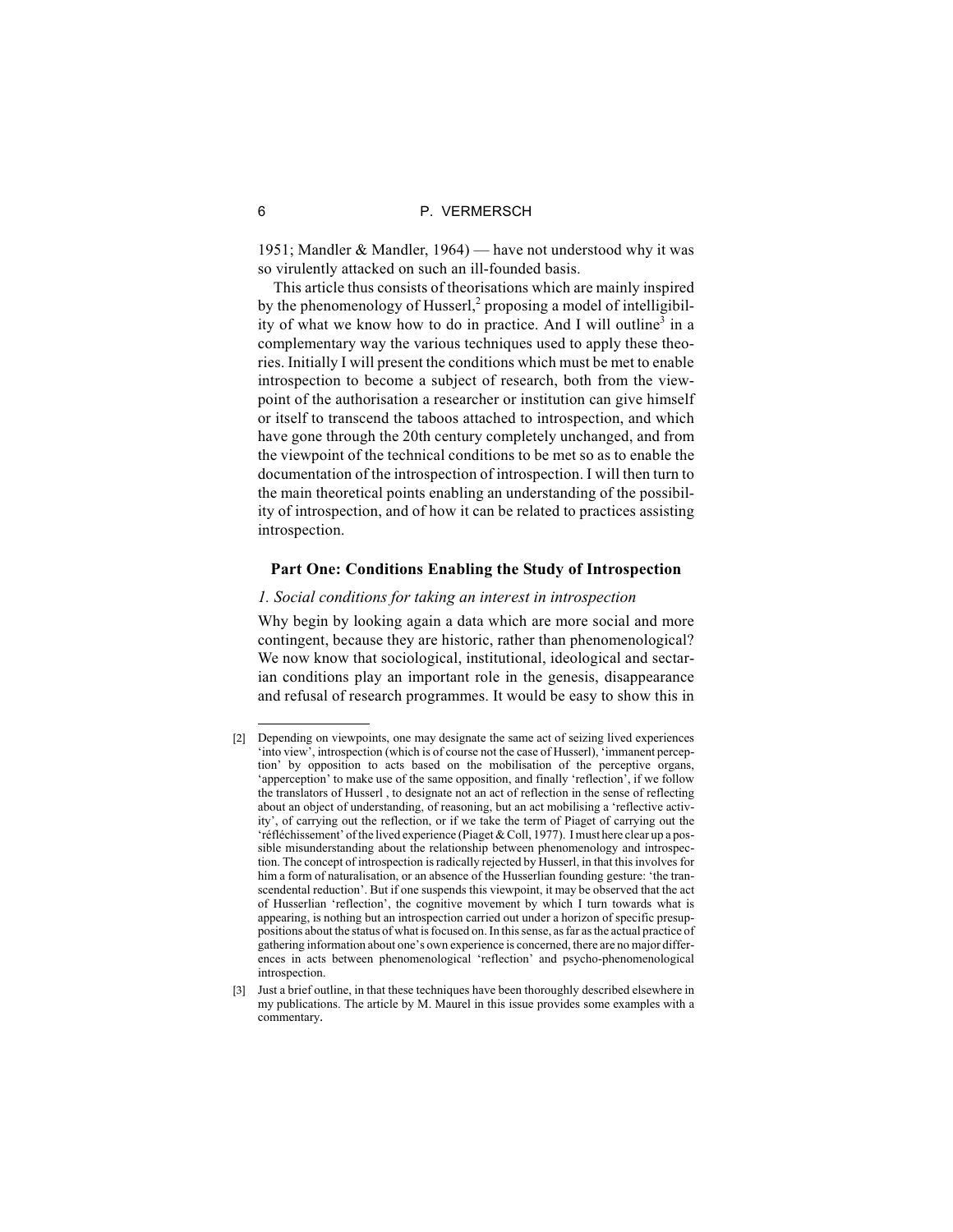terms of the fate of each programme which focused on introspection at the start of the 20th century. But this would be the subject of another article. My intention here is to set out some institutional conditions which mean that an interest for introspection and, even more, interest for a description of introspection, have been combined.

# *1.1 Overcoming the first difficulties*

The entire history of scientific introspection, since the start of the 20th century, has been littered with passionate and sectarian reactions, and by absolute prohibitions which although ill-founded prevented the practice of introspection. Initially, the idea of mobilising introspection as one of the essential methods for constructing scientific psychology was presented as obvious, from James onwards (James, 1901; 1890), up to the enthusiasm shown for the 'systematic experimental introspection' of Binet (Binet, 1922), the researchers of the Würzburg school (see Mandler & Mandler, 1964) and Titchener (Titchener, 1912; 1913). So the first obstacle to be overcome when one takes an interest in introspection is these taboos, to stop believing such absurd ideas as 'one cannot at once be in the street and on the balcony'. Or quite simply it is a matter of finding a research director, a laboratory or a university which agrees to take on board a research programme which includes the word 'introspection'. Taking an interest in introspection means that taboos which are still powerful must be overcome.

But if this is to be done, there must first be a clear epistemic motivation. I began my article with a similar argument. The strongest support for paying attention to what the subject may be reflectively conscious of currently comes — paradoxically — from the neurosciences. Because as neurological data have become increasingly precise, the question has arisen as to how they can be given a semantic, and how can they be clearly linked to subjective experience. And how could this be done other than by the expression of the subject himself, which can only be based on an introspective act.

However, even once we have gone this far, a final difficulty has to be overcome, i.e. the failure of the first attempts. This was the result of a failure to understand that the ordered practice of introspection is no easy matter; it is rather like considering that one can draw a portrait simply because one has eyes with which to see. As F. Varela stressed, introspection is technical, and calls for a learning process and expert guidance. Having cognition, and having a capacity for reflective activity do not make you into a researcher who is competent in the use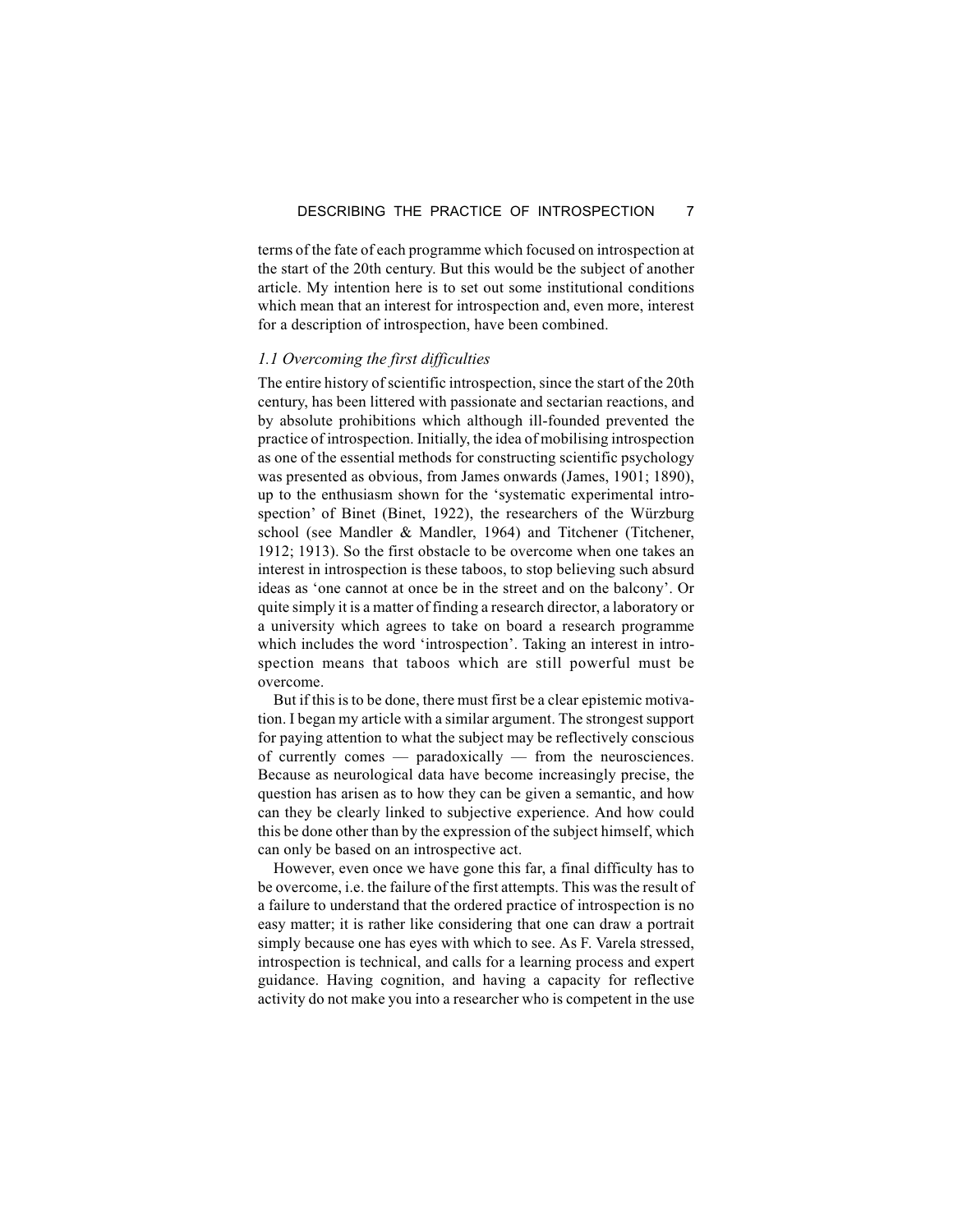of introspection. I hope that my article will throw light on to these points, by setting out the places in which the expertise is applied, bearing in mind that its acquisition will necessarily require practice.

# *1.2 Institutional conditions: the importance of the social and historic context.*

To go beyond a naïve and uneducated use of introspection, and thus to enable it to become a research methodology, it seems to me that the minimum condition is first that it should be *effectively practised* by a community of researchers. This should take place over at least ten years or so, so that two or three successive research cycles (theses, publications, books) can begin to have cumulative effects, with each researcher having his own experience of introspection, and of guiding in an interview the introspection of other people. It must form part of research programmes, which must necessarily be accompanied by theoretical, methodological and epistemological courses about introspection, and also practical courses to acquire and perfect knowhow. All my arguments are in favour of the necessity of developing a genuine familiarity of use, so that progressively its function as a tool becomes a source of questioning, and can be detached until it becomes a subject of research. I do not believe that a single researcher on his own is capable of creating the conditions required for the development of this methodology, unless a research team is created. Historically, one might think that the great period of the conception of introspection as a means of research at the start of the 20th century should have provided an example of what I am suggesting. In fact, the three early 20th century research teams (the school of Würzburg in Germany, the Titchener laboratory in the United States, and Binet and his students in France), who set up a research programme founded on introspection, did not have the time before the disappearance of their programme, and before the effects of the First World War (1914–18) on academic life, to go far enough in the constitution of an expert community to develop a research programme on the introspection of introspection. All that emerged around the end of this period (1911) were remarks about the practice of guiding introspection. Several conditions were combined: researchers who were becoming expert practitioners, a widened international research community, several cycles of research realised (theses and publications), successively raising new questions, variations in practice, reflections on failures, etc. At this point in time, history intervened, and the two world wars consigned all this preparatory work to oblivion. Furthermore there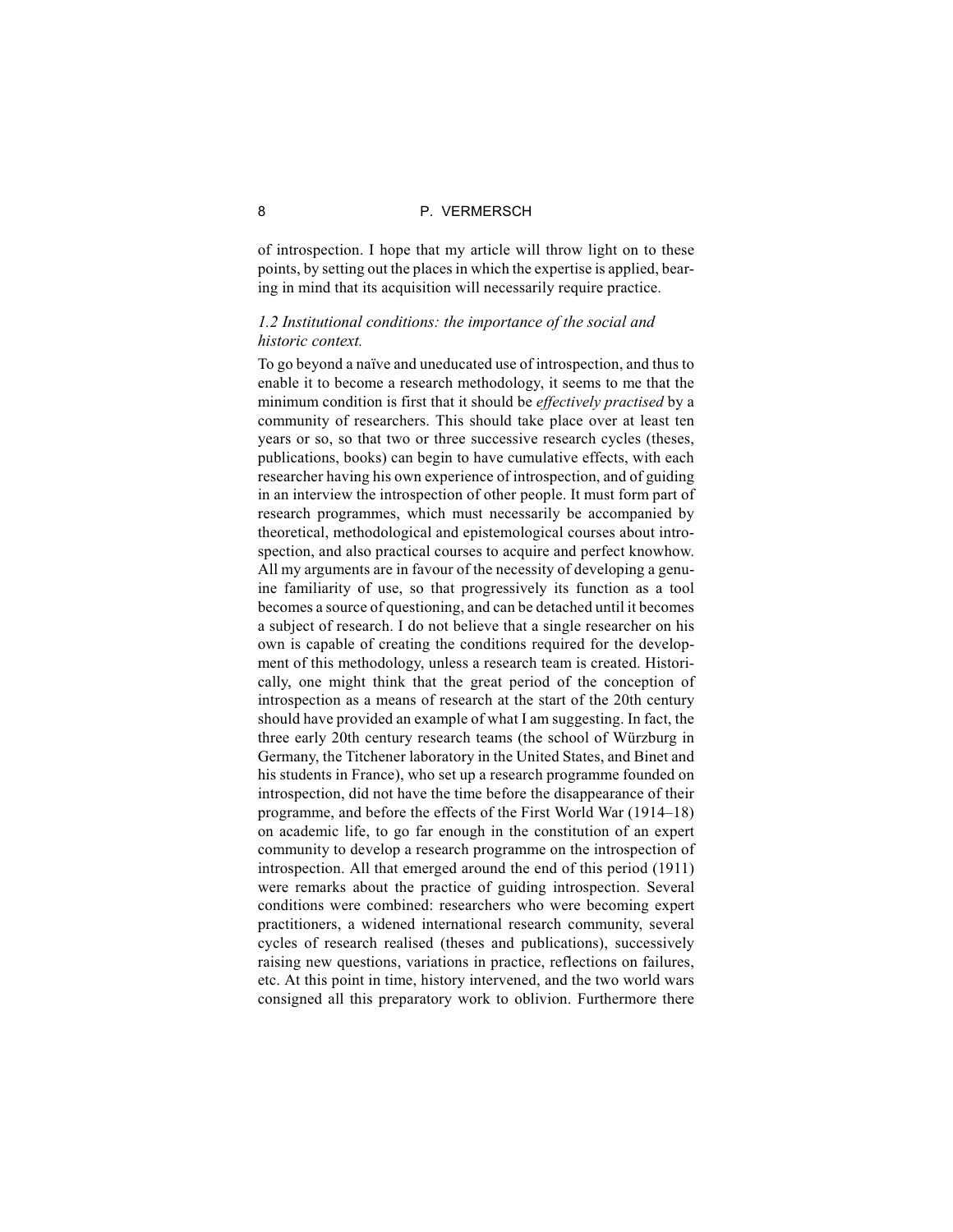was the debate on 'thought with or without images', which was raised before researchers had the means to answer this question. The data gathered were too powerful for the period in question. I have surveyed the few survivors who published a little, between the two wars or much later in the 1950s, manuscripts which were prepared in the 1930s. But these were only isolated individuals, the social fabric of research needed to be entirely reconstructed, and introspection had a bad press at the time, to say the least! The Grex (Groupe de recherche sur l'explicitation) was probably one of the few places<sup>4</sup> in Europe in which an expert community has been built up since 1988 (Maurel, 2008), and which after around 15 years of practice has turned towards the explicitation of explicitation. But it has only been able to do this, and overcome the taboos, by financing itself, in a sort of academic marginality, by accepting and valorising exploratory postures, even though several theses have been defended in their own specific university disciplinary framework (see also the article by M. Maurel in this issue).

# *2. Preliminary: how to gather information about introspection: V1, V2, V3.*

To study introspection, it is necessary to first carry it out in practice, but also to practice it sufficiently to overcome the initial naïve mistakes, the first failures, and gradually to acquire expertise. Why should it be any different than for any profession, any activity in games, sport, music, etc. When this is the case, we therefore have a basic structure: a lived experience V1 which is taken as a reference and will form the subject of an introspective description after the fact. This time of introspection is therefore another lived experience, distinct from the first one, and which we will denote as V2. This is not a current introspection, but an introspection based on evocation, or the 'secondary remembrance'<sup>5</sup> of V1. These two initial phases enable the description and study of V1. This is the purpose of the use of an

<sup>[4]</sup> Mention may also be made of the work in France of De La Garanderie — a student of Burloud, familiar with Binet — but who has above all developed teaching applications, and who has not carried out or supervised research work. See De la Garanderie (1989) for example.

<sup>[5]</sup> Husserl uses the term 'secondary remembrance' to designate a clear intuitive donation of past lived experience. Intuitive is the opposite of signitive, and designates a donation as almost-relived, which I have referred to myself as 'evocation'. Husserl clearly distinguished between a 'signitive' mode (conceptual, based on knowledge and on discourse) and an 'intuitive' mode based on a perceptive donation, a donation of something relived for the memory, of imagination, in short all the modes of accessing an object as direct immediacy. I can 'know' the route which I took to come to the office, this is the signitive mode of recollection; or I can 'relive' or rediscover the sensoriality of the route of the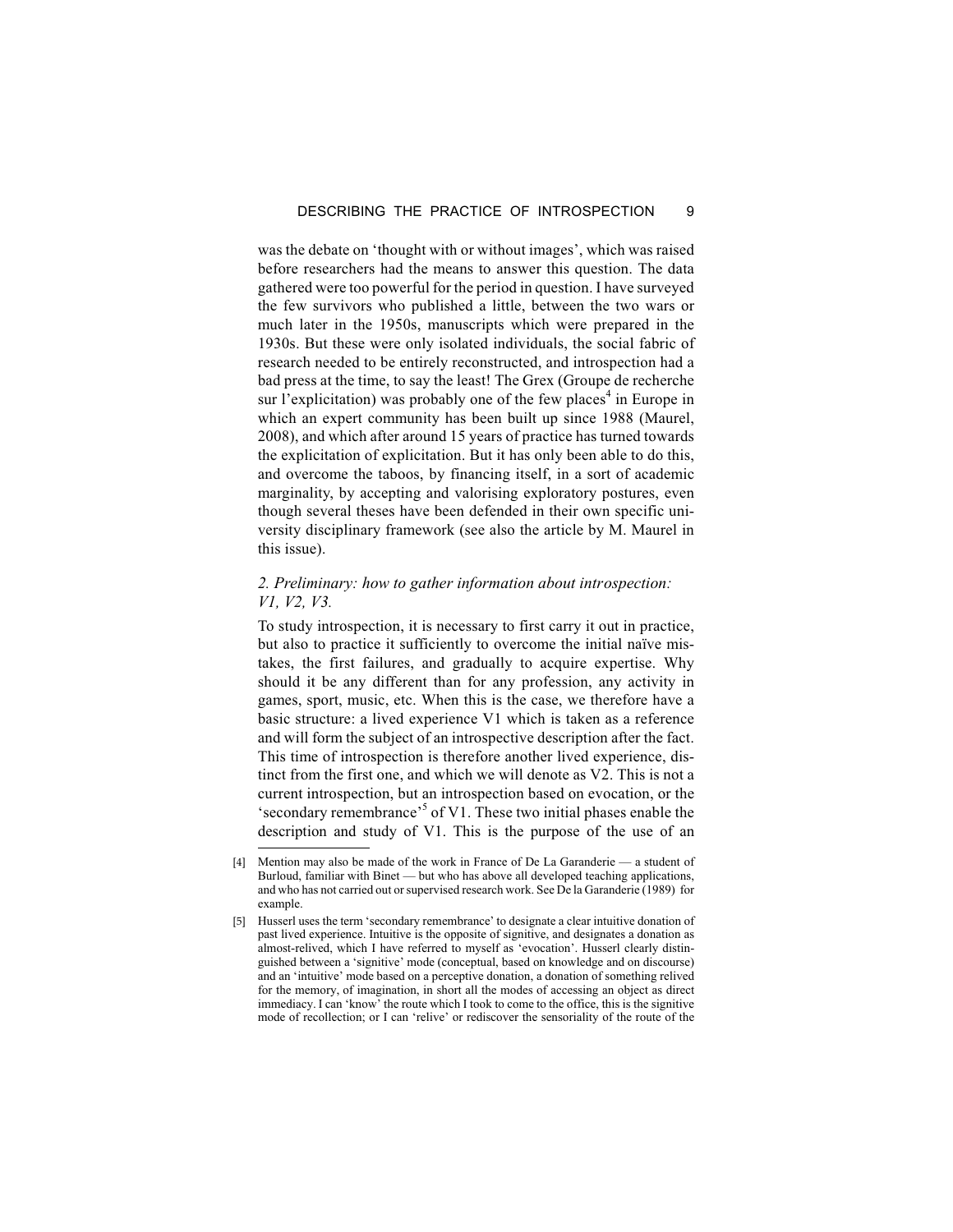introspective method, to bring about the description of a reference lived experience which has been invoked or provoked, and which is the research subject.

For example, I want to study the memorisation of scores by professional pianists. I ask a pianist to evoke a moment when he was involved in the activity of memorisation. The reference lived experience V1 is the moment when he learns a score by heart. In a second stage, V2, I carry out an explicitation interview, and I question him about how he went about memorising his score. I therefore propose that he should describe this past lived experience, that is introspect himself.

There are thus two separate stages: V1 the reference lived experience which is the experience studied, and V2, a lived experience whose main activity is to carry out a 'secondary remembrance' of V1 and its introspective description. If we only have these two stages, the introspection implemented in V2 has the status of an instrument. The researcher's attention is not concentrated on the instrument, but on what the instrument focused on and produces. As this is done, over the years, we gradually accumulate information about the difficulties in implementing the 'introspection' instrument. The researcher is also a practitioner; he becomes expert in his practices, and like any practitioner, he gathers information from his practice. This is something one can note in the methodological remarks of the successive research projects of the Würzburg school, which multiply as the research programme is developed; the same is true in the successive publications of Titchener and its PhD students. By effective practice, we thus begin to create sediments of observations, remarks about the use of introspection, the variety of types of introspection, facilities, difficulties encountered by different subjects, the favourable or unfavourable effects of the various formats of questions. As time goes by, we obtain an 'enlightened practice', researchers who become expert practitioners of research interviews, all of which feeds into the conception of the teaching courses for students, and the guidance of their data collections for theses and papers.

The following stage took simple commitment to this expert practice further, to detach introspection from its use, and make it into a subject of reflection, and then a subject of research in its own right. One may have various research strategies, but one which seems essential is to gather information in first and second person about the practice of introspection, and thus to practice an *introspection of introspection*, a

morning, it is then a recollection based on the 'intuitive' mode. Intuitive does not therefore mean fuzzy, inspired, approximate, without explanation, but rather immediate, sensorially founded, alive.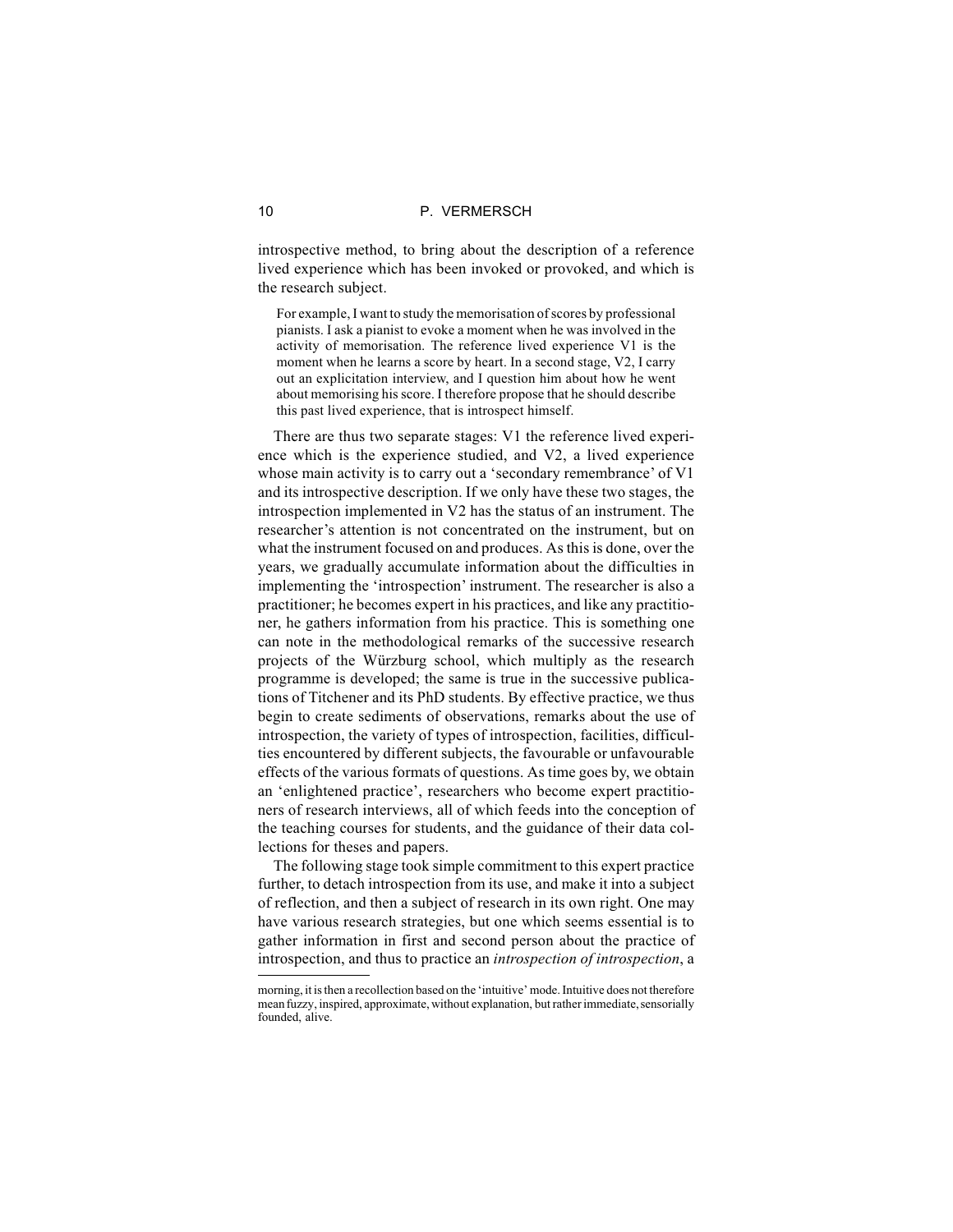description of acts of introspection. This theoretical possibility was clearly seen by Husserl (Husserl, 1989) (see §77, 78), but he did not consider the difficulties of implementing it. If one wishes to take as a research subject acts of introspection — how the subject experiences introspection when he practices it — thanks to introspection, it is necessary to study a new reference lived experience characterised by the fact that the practice of introspection is mobilised in it, as this is the subject of study. This is the case with lived experience V2. V2 thus becomes the reference lived experience of a new time of introspection, and thus of a new lived experience which we will denote as V3. V3 is a new lived experience, which is dedicated to the practice of introspection on the previous introspective lived experience V2.

To study introspection, we therefore have an initial level of research complication. It is necessary to first create a situation in which introspection is used, and then with the same subject create a second situation, a second stage distinct from the first one, in which the previous situation is focused on. The differences between V1, V2, and V3 are shown in the table below.

# *Table 1.*

The different lived experiences V1, V2, V3. The first column describes the meaning of each of these lived experiences, the second the dominant activity of each of these lived experiences, and the third the type of purpose associated with them.

| The different lived<br>experiences                                                                                                                        | The dominant activity of<br>each person in these<br>lived experiences                         | Purposes associated<br>with these lived<br>experiences                                                                                               |
|-----------------------------------------------------------------------------------------------------------------------------------------------------------|-----------------------------------------------------------------------------------------------|------------------------------------------------------------------------------------------------------------------------------------------------------|
| V1, reference lived<br>experience                                                                                                                         | The subject works on a<br>piece of piano music on<br>a particular occasion.                   | Purpose of musical<br>education. No psycho-<br>phenomenological<br>research purposes.                                                                |
| V <sub>2</sub> explicitation lived<br>experience, in the<br>context of an interview<br>situation or self-<br>explicitation situation.                     | Descriptive intro-<br>spection of reference<br>lived experience V1.                           | <i>Research purpose</i> on<br>musical education (it is<br>the content of V1 which<br>is the subject of study).                                       |
| V3 explicitation lived<br>experience of acts<br>mobilised in V2 (the<br>content of V2, which is<br>V <sub>1</sub> , is not longer what is<br>focused on). | Introspection of mental<br>acts implemented in the<br>practice of introspection<br>during V2. | <i>Research purpose</i> on<br>introspective acts (it is<br>the V2 acts which are<br>the subjects of study).<br>Psycho-phenomenologic<br>al purposes. |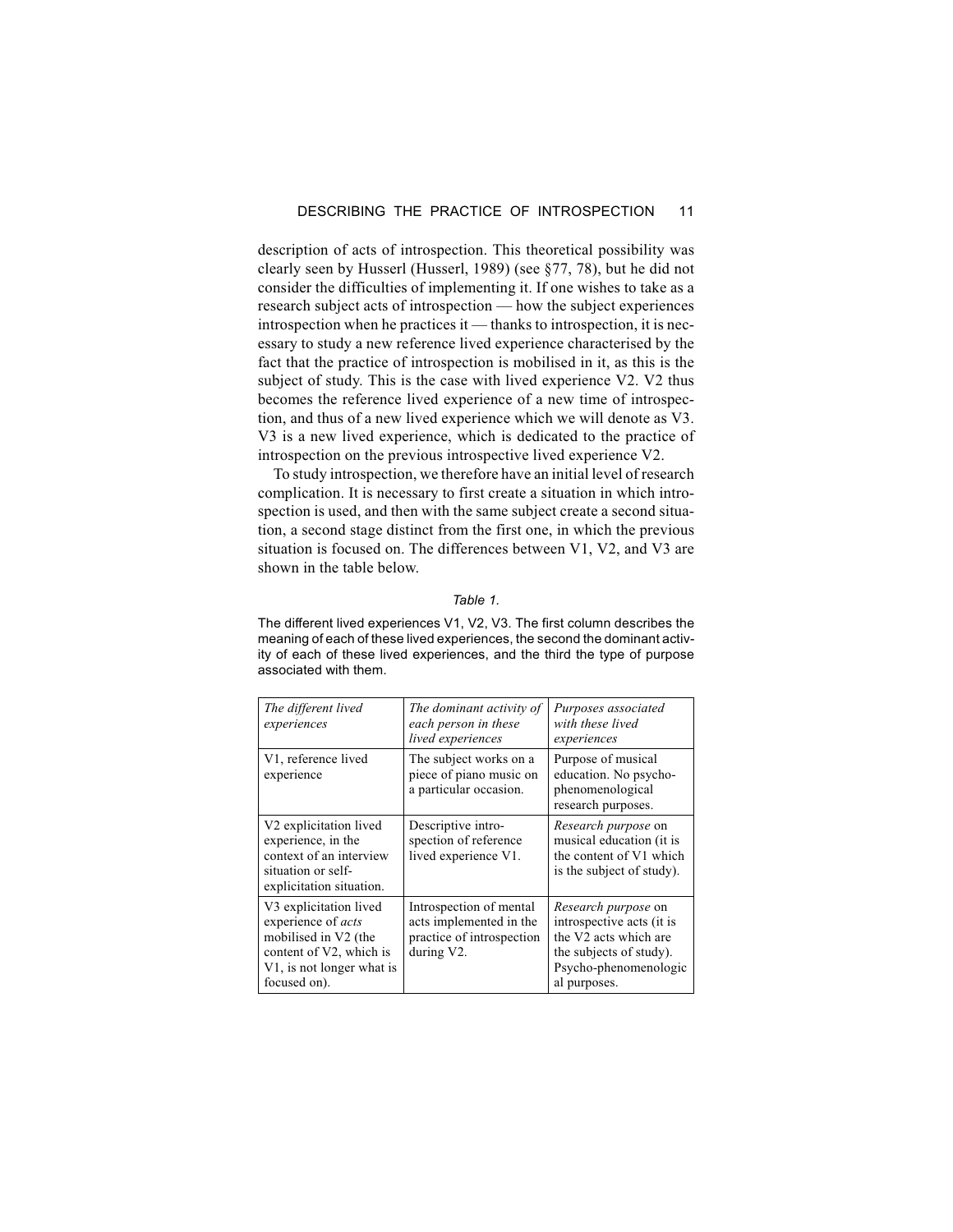The principle is apparently simple, and it would seem that it just needed to be put into practice. But great difficulties then arise, which we had not anticipated, and which typically produce pragmatic knowledge derived from actual practice. In our first 'introspection of introspection' attempts (for example, we tried to describe the act of evocation by which we access the past using a specific recollection mode), we were simply unable to achieve our aim. It took several attempts, with varying degrees of success, to enable an understanding of the difficulties encountered and define ways of overcoming them. It is in fact quite delicate for several reasons. The first and most immediate is continuing to question V1. This is because the introspective activity developed in V2 is based on a strong presentification by evocation of V1, and so as soon as we draw the attention of the subject to the time V2 when he was introspecting, what is given first in the remembrance of V2 and is imposed with force, is the *content* of his activity: and thus the remembrance of V1. As a result, immediately the subject starts to re-describe V1, rather than the lived experience V2 and particularly *the acts* which he has used to focus on V1, to seize it, to hold it in place, to describe it. These acts do not belong to lived experience V1; they are acts of lived experience V2 which characterise the practice of introspection (Vermersch, 2006c). This leads to the second difficulty: it is necessary to discriminate in the focusing and in the descriptive expression the content of the reference lived experience V1 and the mobilised acts. We come up here against the fundamental distinction made by Husserl between noemata (phenomena) and noesis (act of consciousness). It is a matter of describing the noeses, the acts, and this is only accessible via the phenomenological reduction of the noematic content. Once a clear distinction has been drawn between these two aspects, it is also necessary in practice that the questions should skilfully lead towards a description of the noeses and towards stage V2; it is very easy to slide towards V1 and the content. But I will not go into detail here about the questioning techniques.

Numerous aspects of introspection can then be studied; there is an immense research programme to be devised and implemented in the framework of a research community. In the following, I will focus on a certain number of points which are in my view essential for an understanding of the implementation of retrospective introspection for research purposes.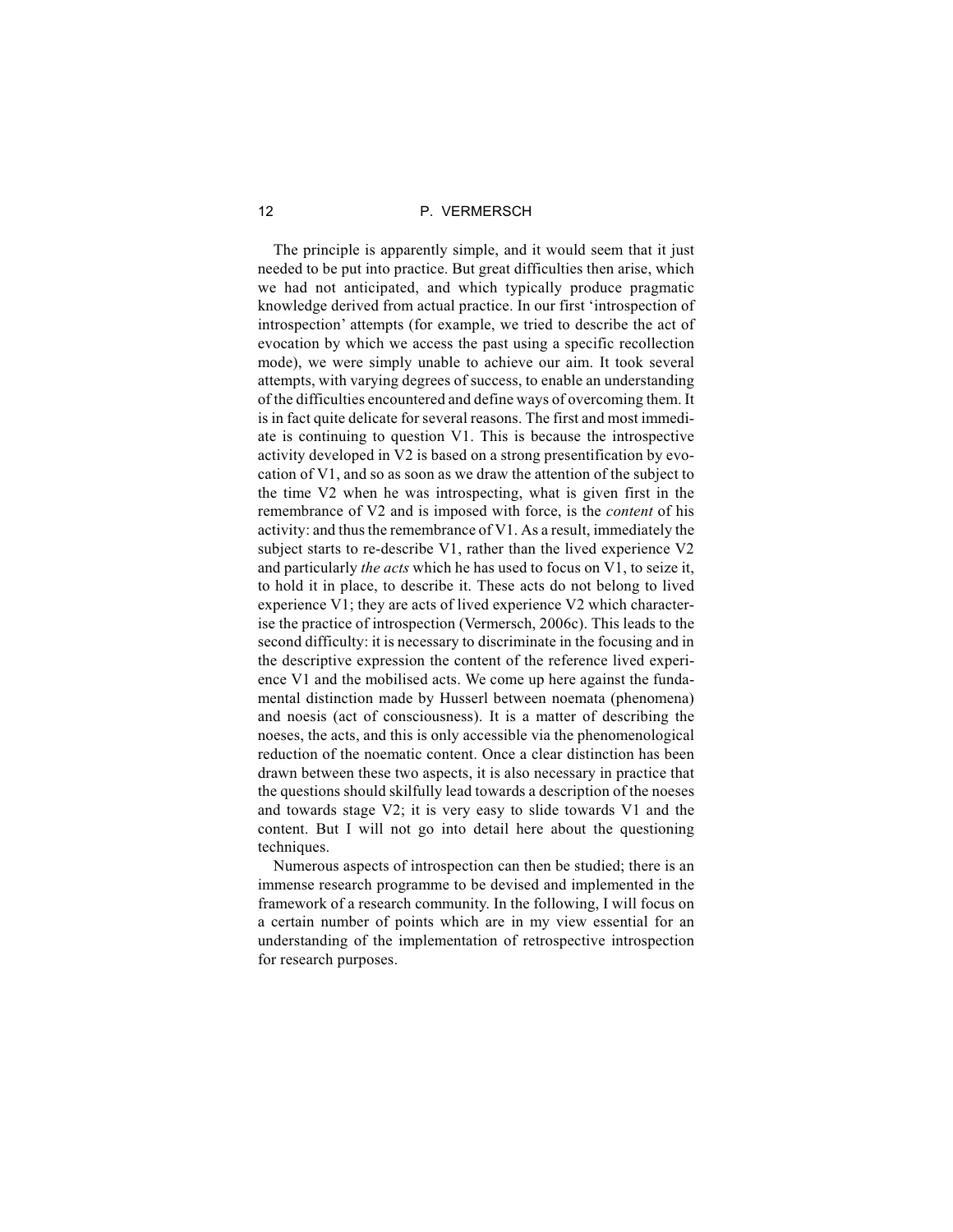# **Part Two: Theoretical and Methodological Elements Characterising Introspection**

This part of my article is intended to set out in detail the theoretical and methodological bases which have emerged from all our observations resulting from the practice of introspection in the context of the explicitation interview, and more recently of self-explicitation. This overview presentation has been devised a posteriori in order to give it conceptual legibility.<sup>6</sup> The description of introspective access to the past lived experience has been conceived gradually not as a memory performance, but first of all as a question of becoming conscious and of perceptive activity. I intend to deal with this second part from three different and complementary viewpoints: based on Husserl, the phenomenological theories of modes of consciousness (1) and passive memory (2), which are intended to account for behaviour which is deliberately solicited in the mobilisation of introspection for research; the systematisation of universal categories of description of all lived experience (3) to enable an understanding of how one can deliberately organise perception activities in secondary remembrance.

I will now provide a brief description of these three points, before looking at them again in detail.

- The first viewpoint is based on a theory of modes of consciousness inspired by Husserl's phenomenology and characterises introspection first of all as a question of becoming conscious, i.e. as based on the necessity of a transition from a pre-reflective consciousness of the lived experience to a reflective consciousness of the same lived experience. This transition is an operation of 'reflection'. This reflection is both a conscientisation and a recollection. Taking into account the necessity of prior reflection provides many practical indications about the techniques it is necessary to mobilise in order to *facilitate* the act of introspection as well as *not to prevent it*, as many techniques aim to stop the subject from performing acts which effectively block authentic introspection or divert him away from authentic introspection.
- The second viewpoint is also based on a phenomenological theoretical framework, that of the specific memory of the lived

<sup>[6]</sup> I would specify at this point that it is not written in the order of the genesis, but in the order of intelligibility, which turns out to be quite different, if only because I was completely unaware of Husserl, at the same time as I was producing a systematisation of the explication interview technique.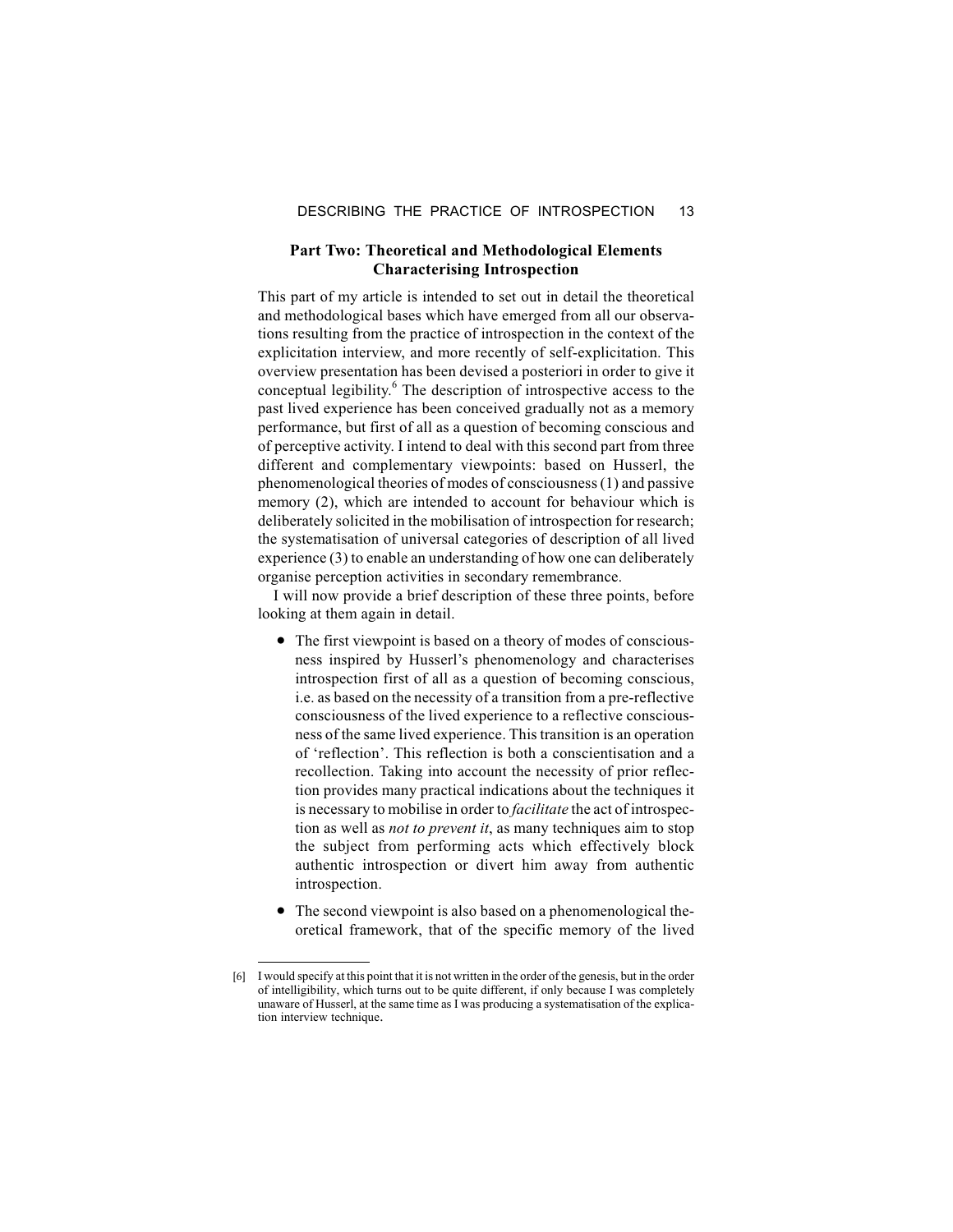experience as a field of information which is normally partly available *unbeknownst to the subject*. I am borrowing from Husserl his conception of 'passive memory' (Husserl, 1925/ 2001), which is based on the fact that unbeknownst to me and continuously many items of information are memorised inside me, which he terms 'retention'. And that in a complementary way — in line with theories of involontary memory or concrete memory (Gusdorf, 1951) — these retentions do not disappear, and can be awakened, either involuntarily by an associative shock, or deliberately by an 'awakening intention'. The hypothesis of passive memory and its awakening is opens up the possibility of obtaining an extraordinary quantity of details in recollections, particularly when the person is skilfully interviewed.

 The third is based on a methodology of description of lived experience, and with this aim amplifies introspection as a perceptive activity (or 'shifting of ones' view inside the past lived experience' as Husserl writes) stressing the practical importance of mastering descriptive categories which are generic for all lived experience, and the knowledge of technical aspects of the description of lived experience.

For the purposes of this article I will leave aside the very precise techniques developed for conducting an interview, which are essential if it is to be successful, such as: (1) taking into account the various facets of creating, maintaining and ensuring vigilance about the ethical and relational dimension (cf. the concept of 'communication contract' in the sense specific to the explicitation interview) (Vermersch, 1994; 2008, chap 6), and (2) mastering the prompts by clarifying the perlocutory effects sought by the interviewer — concerning which some indications are provided in this issue in the articles by Maryse Maurel for the explicitation interview, and by Jane Mathison and Paul Tosey for NLP.<sup>7</sup>

# *1. Introspection as becoming aware of prereflective lived experience.*

If introspection was only a question of memory, just the fact of remembering what one experienced which was conscious, there would be no research question. Spontaneous practice shows that it

<sup>[7]</sup> In addition to the book 'L'entretien d'explicitation', the following may also be consulted: (Vermersch, 2006a; Vermersch, 2007a; Vermersch et al., 2003).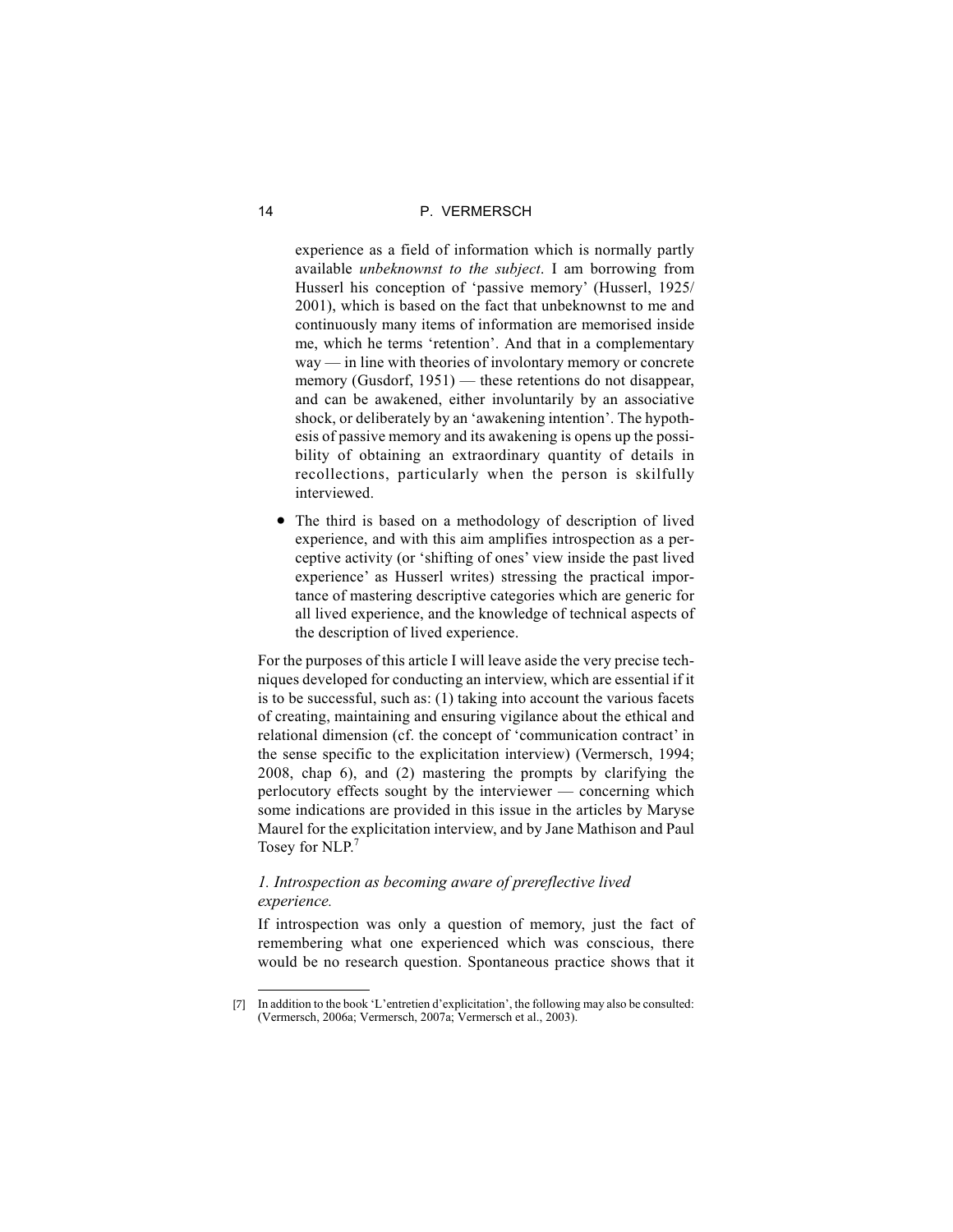does not function so simply, and that the immediate recollection of one's own lived experience is poor, anecdotal, and soon exhausted. What I am aiming for first of all is to show that there is a fundamental gap between what the subject believes he knows about his lived experience and what he could in fact produce, particularly when he is guided by introspection/explicitation aid techniques. Phenomenologically, this question comes from the basic empirical observation, repeated in all reasonably thorough explicitation interviews, that often the informer finds more past information than he expects, and that he is often amazed to discover things (acts, taking of information, states, details) that he recognises having experienced, but surprise him because they only come back to him after the fact. It is as though, at the moment when he was experiencing them, he did not know them, and that at the moment he was about to talk about them, he did not know in advance that he would have something to say about these particular points, and that as a result he seems to be discovering it as he names it, while recognising it without hesitation as his own lived experience!

To make this empirical constatation intelligible, the theory of modes of consciousness developed by Husserl struck me as very useful. Instead of the dichotomy — which is habitual in cognitive psychology — of one conscious mode and one unconscious mode, if one follows Husserl one must take a trichotomy into account. A distinction is thus drawn between the following three modes:

- (a) An active unconscious mode (predonation field or phenomenological unconscious), whose existence does not presuppose a censorship mechanism, which could be termed the 'normal' or 'usual' unconscious, and which can only be studied by inference through a third-person viewpoint;
- (b) A lived consciousness mode, which could be termed direct consciousness, consciousness in action, or to mark its difference with the following level, pre-reflective, irreflective or nonreflective consciousness;<sup>8</sup>

<sup>[8]</sup> The terms of 'consciousness in action' or 'direct consciousness' come primarily from the work of Piaget (Piaget, 1974). He showed in the study of the ontogenesis of intelligence, a stage when the child takes into account a property in his actions, but does not know how to name it; there is thus consciousness in action, which will change at the next stage. I have also used the concept of 'direct consciousness' as an equivalent. The terms: unreflective, pre-reflective and non-reflective come from phenomenology; they are all characterised by a private denomination focusing on the fact that this consciousness is not, or is not yet reflected. I will treat them as synonymous.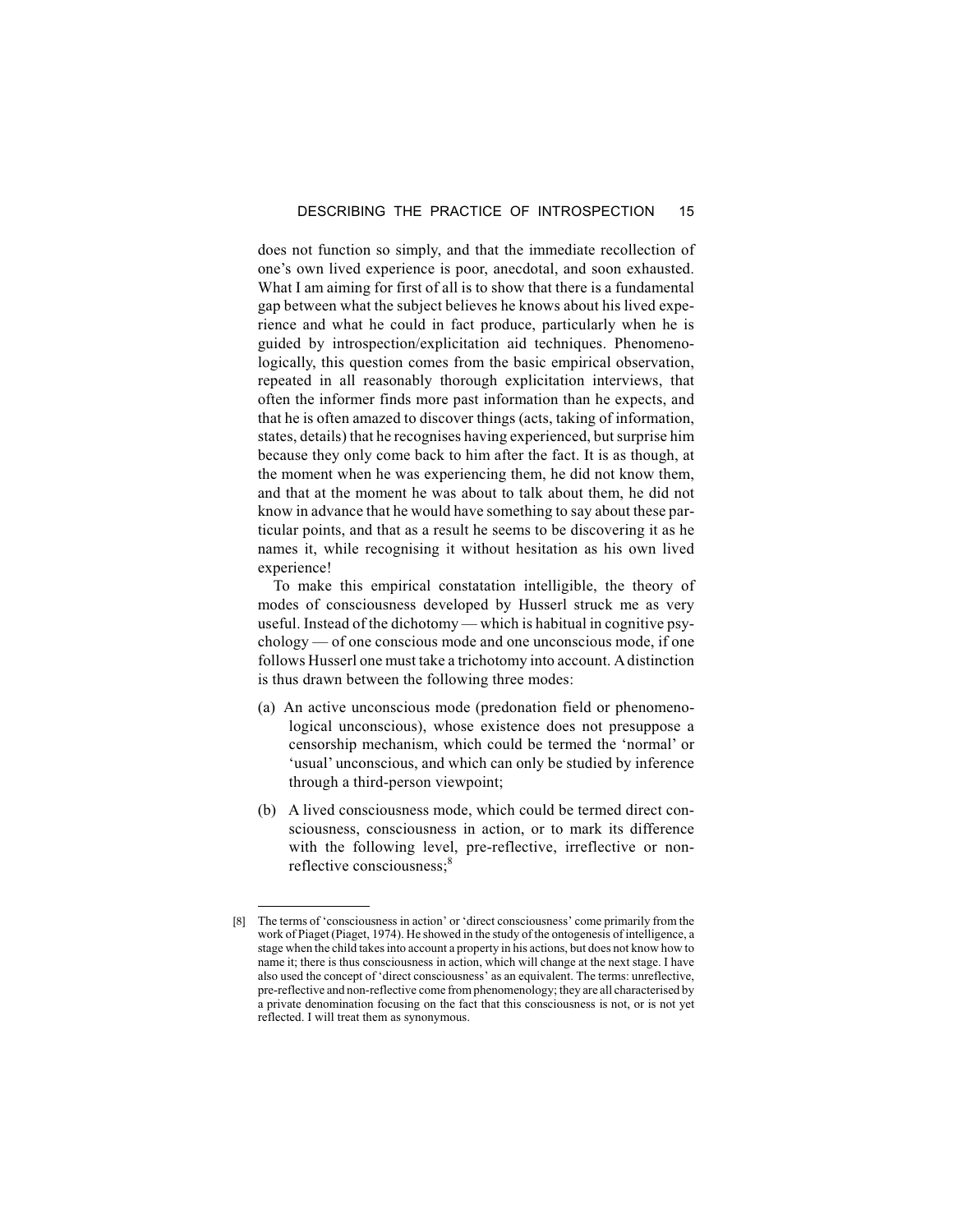(c) A reflective consciousness mode — see the detailed presentation of Husserl's texts in Vermersch (2000 #2686}.

# *Table 2.*

# Modes of consciousness and transition between modes based on the work of Husserl.

| (1) Phenomenological<br>unconscious | Predonation field. Before any intentional seizing,<br>a place of sedimentation of retentions. |  |
|-------------------------------------|-----------------------------------------------------------------------------------------------|--|
| <b>Transition I</b>                 | <i>Intentional seizing</i> , transition to direct<br>consciousness. Donation.                 |  |
| (2) Consciousness<br>in action      | Direct, pre-reflective consciousness.                                                         |  |
| <b>Transition II</b>                | <i>Reflection</i> , first reflective seizing, transition to<br>reflective consciousness.      |  |
| (3) Reflective<br>consciousness     | Product of 'reflection' in the Husserlian sense: 'to<br>take into view'                       |  |
| Transition(s) III                   | 'Phenomenological' seizing of consciousness.                                                  |  |

In this article I will not attempt to repeat the detailed analysis made by Husserl, which can be found clearly set out for example in (Husserl, 1989, § 77 and 78). I would like to draw conclusions for the concept of pre-reflective consciousness. There is the simple and very enlightening idea that lived experiences are largely simply lived, without at the same time being 'viewed'. Husserl establishes this for current lived experiences, i.e. while I am thinking of something, I can direct my 'view' (pay attention, apprehend, perceive) for example towards my internal state and become aware of the fact that I am happy. I become aware that I am currently happy, but also, that I *was happy before* I turned towards my emotional state, and this is true for many things which happen in my lived experience. He also establishes it for lived experiences which are just over, seized in the primary recollection or retention, and also for lived experiences which are given later in the recollection memory which he calls 'secondary remembrance'. This constitutes one of the foundations of the phenomenological method, and indeed is a prerequisite for its possibility, that 'reflection'(which I may just as well term introspection) enables the perception of lived experiences, and particularly of lived experiences which were not 'viewed', and which can viewed after the fact. In other words, there normally exists a large proportion of aspects of our lived experience which are lived in the mode of non-reflective consciousness. In fact this does not mean that I am 'unconscious' of what I am doing or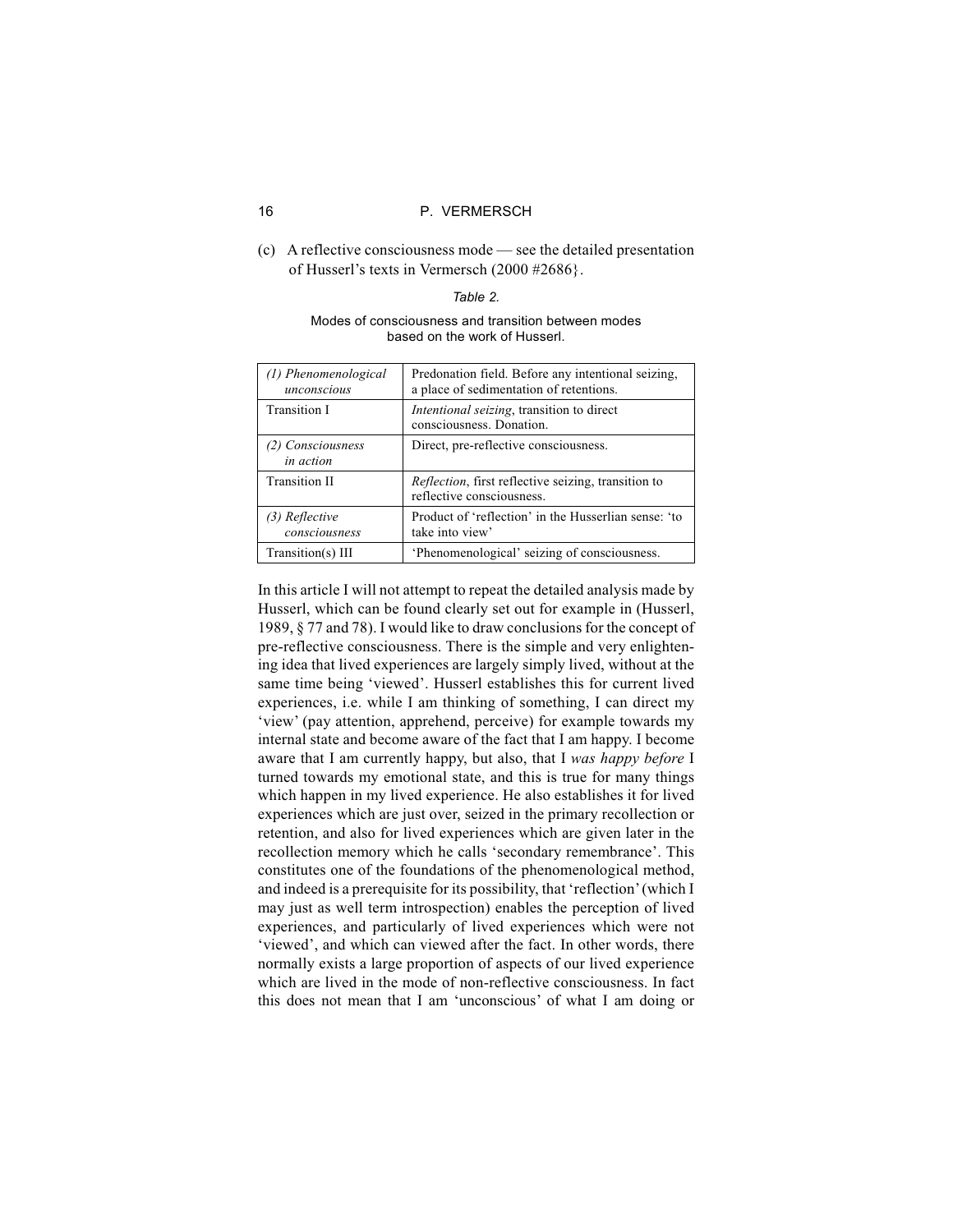perceiving, but that I am fully conscious of it without at the same time being conscious of the way in which I do it. I perceive or I do x, without necessarily keeping in the view of my consciousness the way in which I organise my perceptive activity. Husserl establishes this point by simply inviting the reader to experience for himself, and to discover the lived evidence of the fact that I am not reflectively conscious of everything which happened in my lived experiences, and that I can by modifying my attitude turn towards a particular aspect of my lived experience and discover that it is present, that it was already there. This is proof that previously I was not present in it, I did not have reflective consciousness of it. As far as the practice of introspection is concerned, there are here many difficulties which must be clarified and overcome in practice. The first is that what relates to pre-reflective lived experience is normally invisible to me, and the second is that what is invisible to me (of which I am not reflectively conscious) I think I cannot recall and therefore that I am unable to recall (cf. the example of 'Claire and her keys' in the article by M. Maurel in this issue).

# *The absence of spontaneous phenomenality in the pre-reflective mode of consciousness and its consequences.*

Pre-reflective consciousness by definition is normally invisible in the present moment, as if it were visible it would not be pre-reflective; being visible, being 'taken into view'as Husserl writes repeatedly and metaphorically, is a matter of reflective consciousness. Reflective consciousness appears through the modification which takes place when I take now into my view something which was not yet in my view, but was already in my lived experience. Husserl clearly makes a difference between 'living x' (consciousness in action, prereflected consciousness) and 'viewing x' (reflective consciousness). Prereflective lived experience can only be seized a posteriori in a form of memory, either just afterwards, or in a form of recollection which Husserl calls 'secondary remembrance', which is a contact with the past lived experience, in other words a form of relived experience emphasising an intuitive donation (a matter of immanent perception and not of knowledge) and which I for my part have termed 'evocation'. This is the most serious problem with the practice of introspection: practising introspection is going into myself to find information which is largely invisible until I have brought it into reflective consciousness. The pre-reflective dimension of lived experiences *only appears*, as Husserl stresses, *by contrast with the modification of*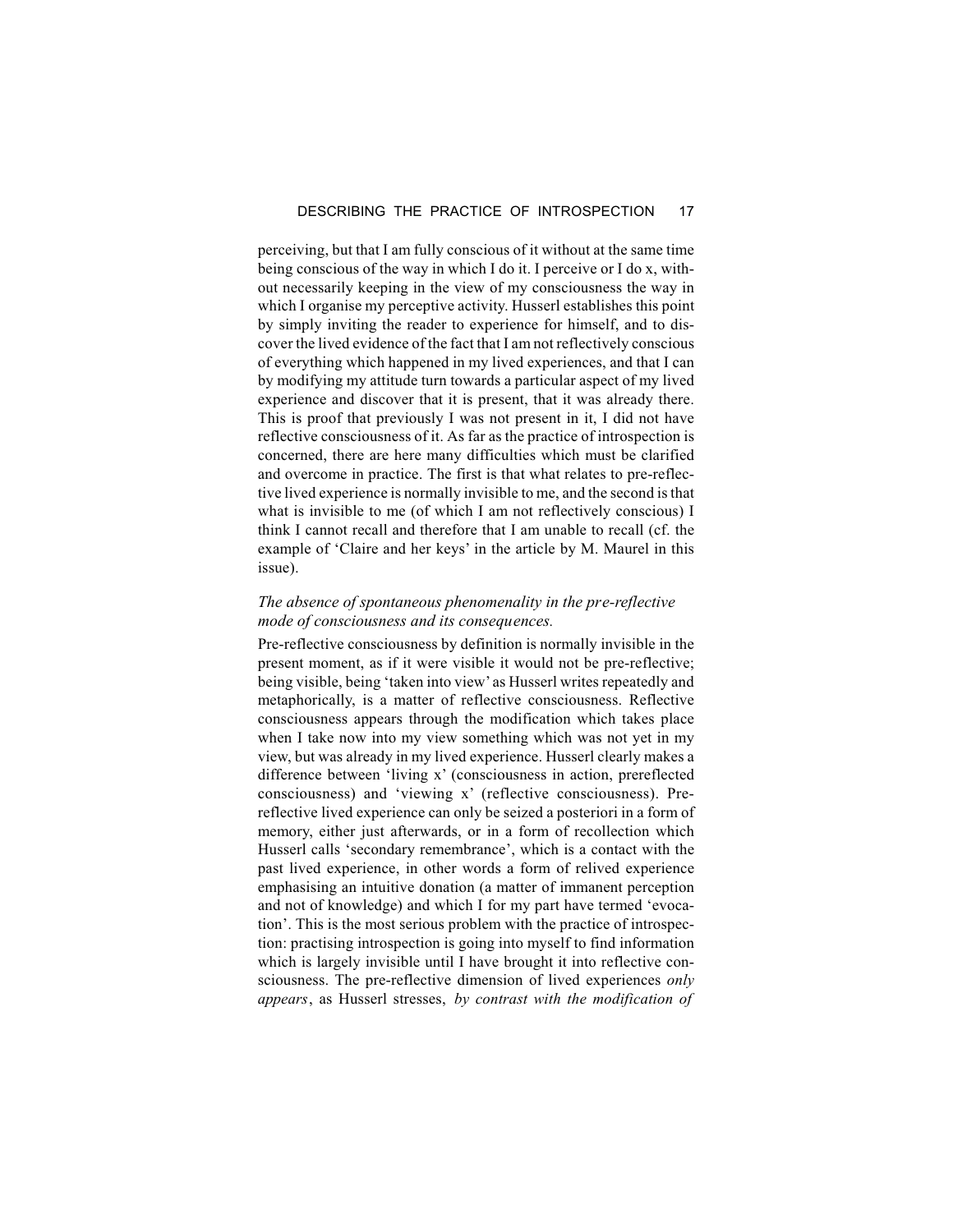*consciousness which consists of directing one's view towards the lived experience itself*, and thus to 'become conscious' of it or bring it into 'reflective consciousness'. In this transition the unreflective character of lived experience clearly emerges, and by contrast the modification which consists of the transition into the reflective consciousness mode. This seizing into view already supposes a learning process, an exit from the natural attitude, it requires the construction of a new attitude: that of the phenomenological witness.

# *Reflection and recollection in secondary remembrance.*

Another difficulty of retrospective introspection stems from a risk of misinterpretation. Not only is the pre-reflected dimension not spontaneously apparent, but moreover its non-appearance *may be wrongly attributed* to a memory problem. This confusion will be interpreted as the fact that the memory is defective, since what first appears to me is the fact that I cannot remember or can remember only a little about my lived experience. For when I am in recollection mode, what is given back most easily and immediately is mainly that which in the past lived experience was already reflectively conscious. But if pre-reflective consciousness does exist, its characteristic for me is that I do not know that it was existing, since it was pre-reflective, and as a consequence I do not know what I was directly conscious of in the pre-reflective mode. In other words, 'I do not know what I do however know'. But everything suggests to me that what I cannot remember, I do not remember and that it is lost. There is a discouraging confusion for the informer (even if he is trained) between the lack of an immediate recollection, 'I can no longer remember' and the lack of 'reflection'. For there to be recollection, it is necessary to carry out the reflection of the lived experience which has not yet been reflected. But this can be thought just as well in reverse: for there to be a transition to reflective consciousness, one of the ways is to 'view' the past lived experience. Intuitive seizing, authentic contact with the lived experience - whether it is in the immediate or later past - then becomes the privileged act producing the transition to reflective consciousness, it is by this means that is carried out the reflection of what has been lived in the mode of consciousness in action. And this is what makes the quality of authenticity of this contact so important for the production of faithful introspection. Of course, globally we remain in the setting of a recollection. Wherever a fundamental differentiation is to be made, it is in the recollection mode which is sought, i.e. a form of recollection which brings back the lived experience in its sensitive,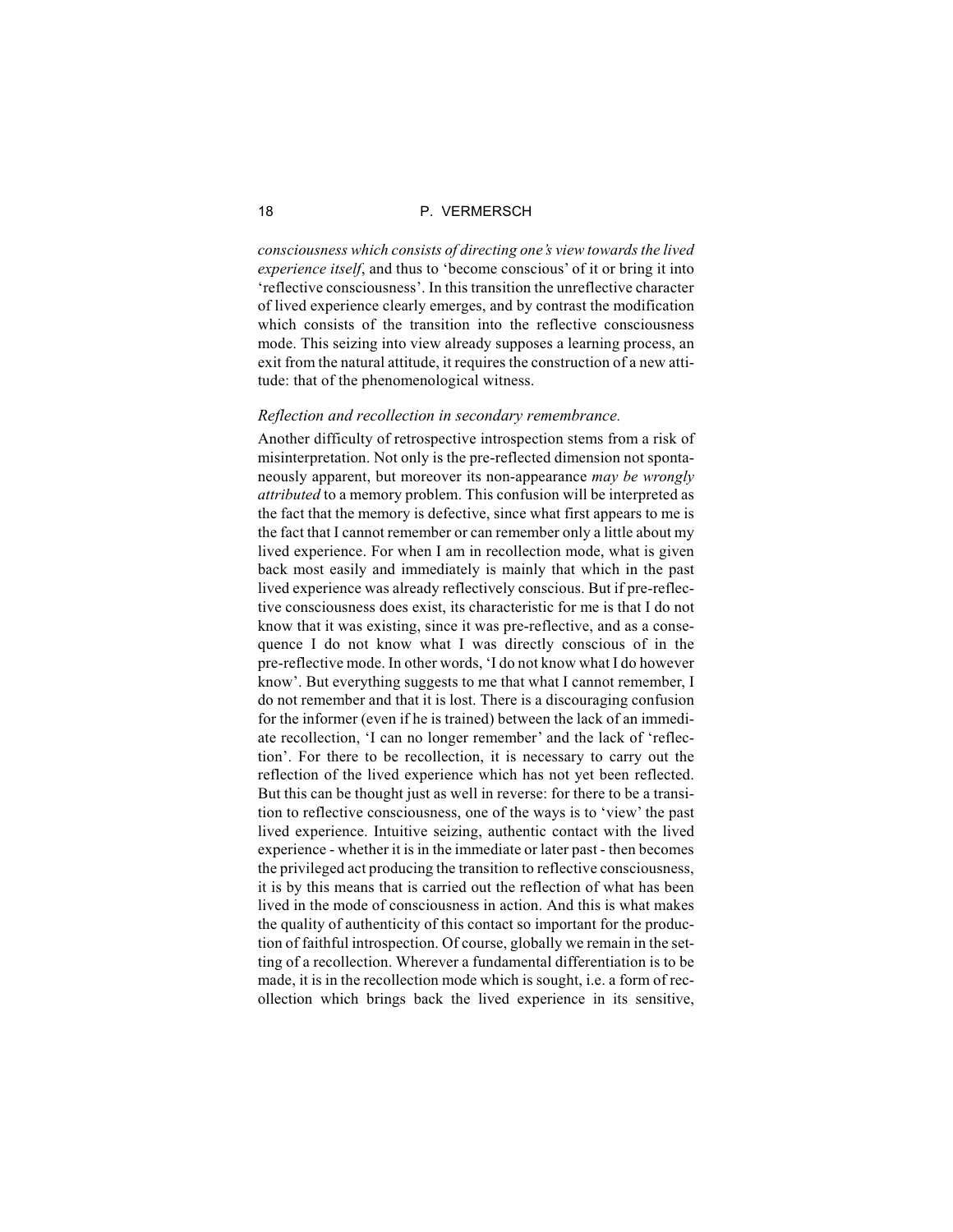intuitive dimension, in other words the affective or concrete memory as it was called at the start of the 20th century (Gusdorf, 1951). It is essential to re-establish contact with the lived experience, not as knowledge of the lived experience, but as an intuitive donation of the lived experience, in which reflection can then be carried out in a way which is commensurate with what has been memorised.

Two confusions are therefore possible: to believe that a lived experience was unconscious when in fact it was only pre-reflective, and to believe that there are no recollections when in fact there is only a temporary absence of reflection.

It is useful to point out some practical consequences about ways of questioning, so that we achieve coherence with the pre-reflective consciousness model and with accessing it through secondary remembrance. What is important is to elicit secondary remembrance to produce a transition to reflective consciousness and thus the possibility of a verbalisation. Each prompt has perlocutory effects (Vermersch, 2007; 2008a; Vermersch *et al*., 2003) which modify the cognitive acts of the subject and his directions of attention. Thus all the questions in which the subject is asked to *explain* what he has done, or to give the *reasons* for it, will have the effect of preventing him from contacting his lived experience intuitively, while making him seize his lived experience as past *knowledge*, as an object for reasoning. *In fact reflection and reasoning are two mutually incompatible acts, in that it is very difficult to mobilise them both at the same time!* The practice of retrospective introspection is not so much a question of memory as primarily a question of presence to the past, a stance which gives primacy to the process of becoming aware of the pre-reflective dimension of the past. It is the authenticity of the intuitive contact with the past lived experience which will enable the 'letting come' of the information contained in this past, which I do not have the reflective consciousness to possess. This model thus gives primacy to a mode of relation to the past which I have named 'evocation' in the context of the explicitation interview, and to a mode of describing which sets out from this quality of relationship to the past, which I have termed 'an embodied discourse position'.

To sum up the first point, the consequences of the model of consciousness modes throw light on the mine of potential information opened up by accessing the pre-reflective dimension of lived experience. In the practice of introspection, this means giving special importance to the act of secondary remembrance as the way which enables reflection. Secondary remembrance does not consist in an effort of memory, but in letting something emerge during the evocation of a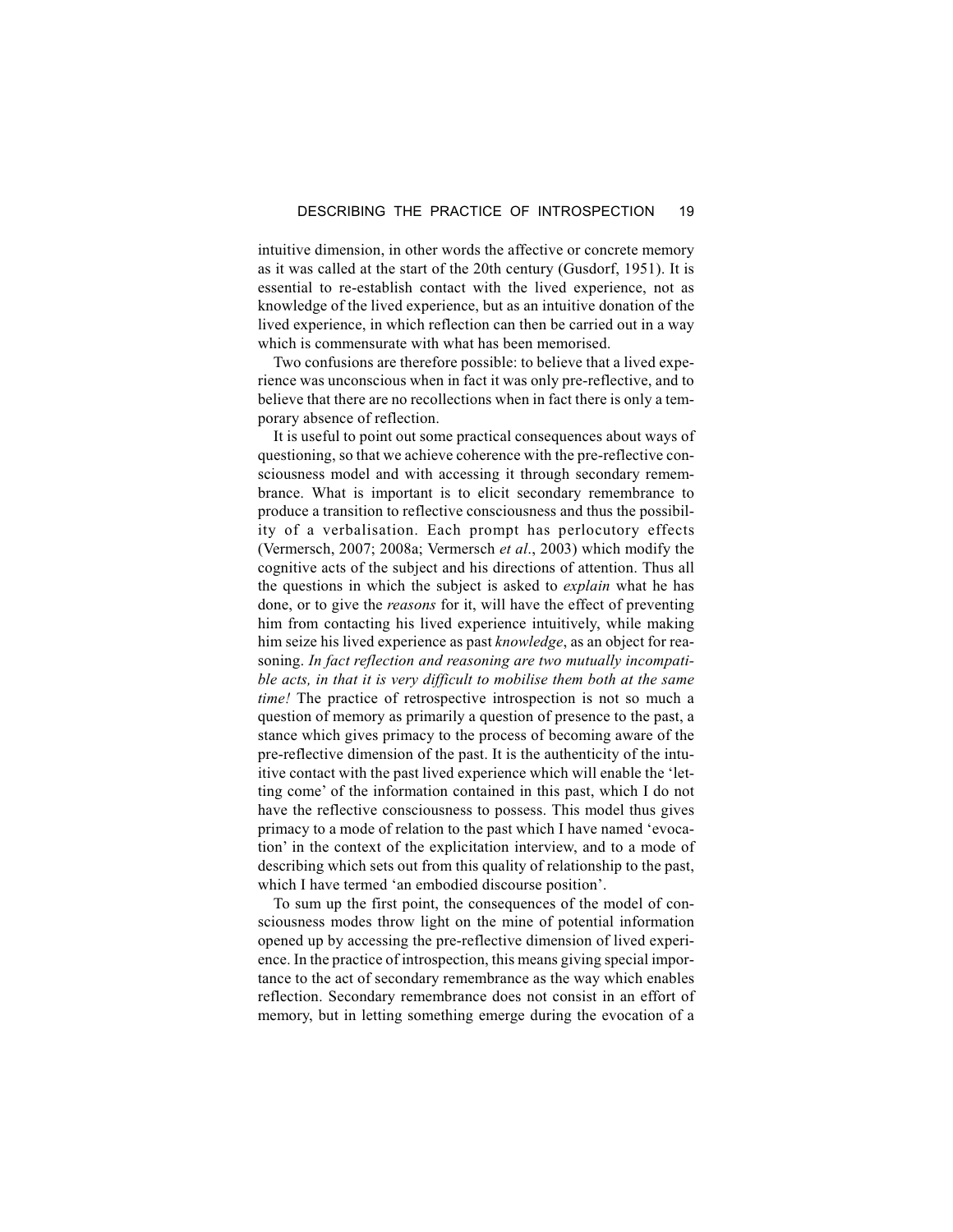singular past lived experience. As a result, one of the major difficulties is created by the fact that the subject makes 'efforts' to remember, while one of the technical bases is to solicit an effortless memory, a letting come. What is at stake is authenticity, clarity, and fidelity to the intuitive donation of the past lived experience.

# *Epistemic coherence: the only lived experience is in one lived moment.*

To access a lived experience, even a past one, and thus to create the fundamental condition for an authentic introspection of an intuitive donation of the lived experience, it is essential to focus on a specified situation and moment, as no lived experience exists in general. Relating to a 'lived experience in general' is not having a lived experience but having a thought about a class of lived experiences. It is undeniable that one can easily identify classes of lived experiences, which are the repetitions of the same action in the same circumstances, such as making coffee in the morning, taking the same route, carrying out the same professional gestures, etc. But relating to a class of lived experiences, to a generality, or to a time period which is too large and exceeds the unfolding of an action, does not mean giving oneself intuitively a lived experience, but having a thought relating to this class of lived experiences. Instead of a contact, we have an overview of a generality. Without an intuitive donation it becomes impossible to access the pre-reflective content inscribed in each lived moment; without this donation the subject will produce a 'signitive' discourse about generalities, invariants common to these actions. This opens the door for the expression of his naïve theories, i.e. what the subject believes he must do. It is more of a position consisting of giving a lesson or a lecture, and thus enunciating what one knows (or thinks one knows) already about what one does. This will not produce introspective information about what the informer does really when he is in action, and particularly what he does in the pre-reflective consciousness mode, which is always more than what he thinks he knows about what he does! This requirement is thus based on epistemic coherence; describing one's lived experience is describing a lived moment, a singular moment which is circumscribed and real (which I have in fact lived), because if not it is not a description of a lived experience. If the informer is not in authentic contact with a lived moment, he can say things, and even things which will interest all the disciplines which focus on the study of representations for example, but he does not inform us and does not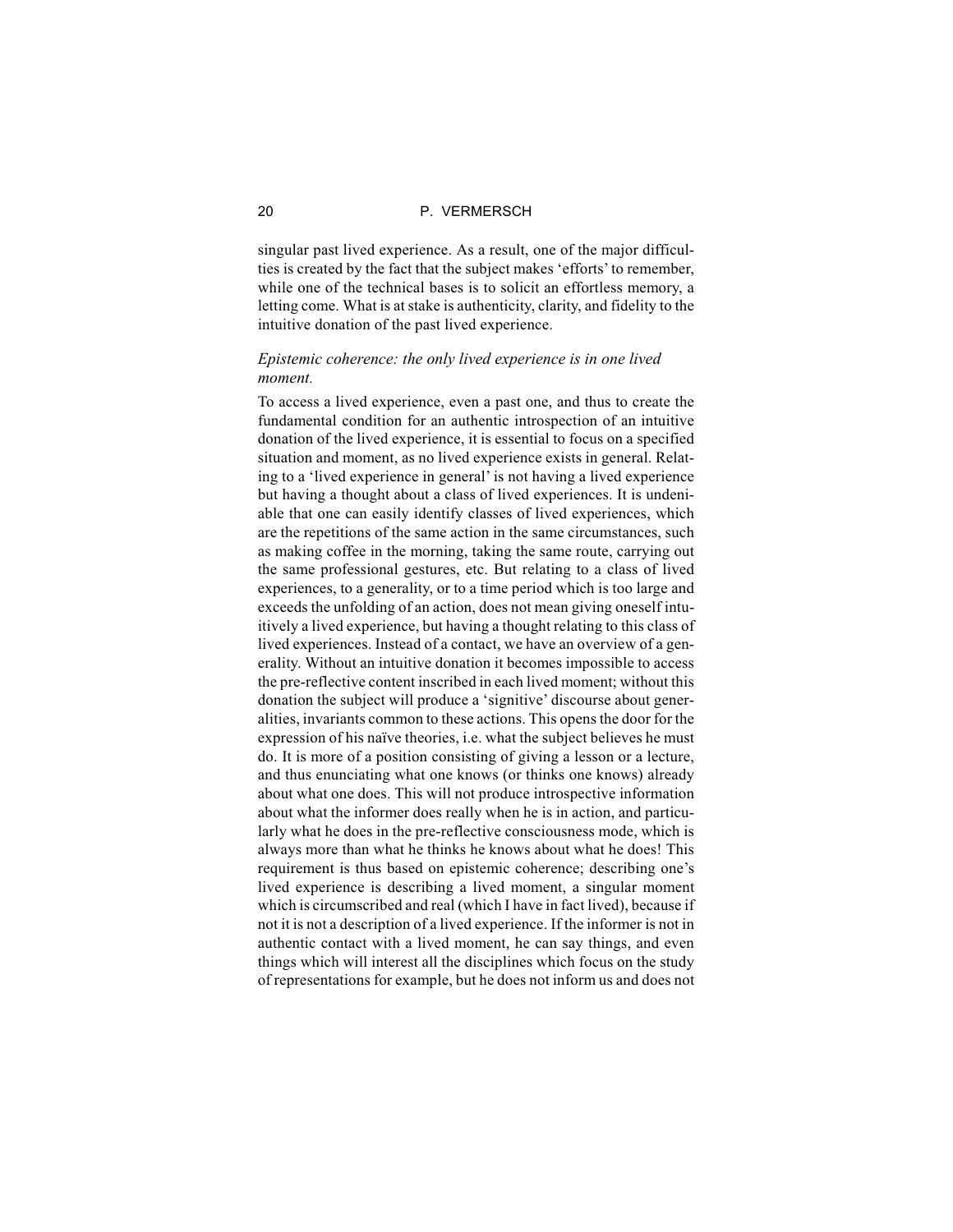inform himself about what he has experienced and of which he is not reflectively conscious.

The epistemic coherence of the practice of guided introspection is to lead the informer into the mode in which he can apprehend his lived experience, and describe it as a lived moment, with what was already reflected in the moment, and what comes to 'reflection' in secondary remembrance.

# *2. Theory of 'passivity'*

In my view the idea of pre-reflective consciousness is in itself revolutionary for the cognitive sciences; taking account of pre-reflective lived experience greatly broadens the field of information available for research, and clarifies the format of prompts appropriate for introspective explicitation. It emphasizes a specific act: intuitive donation, the fact of taking into view that which had only been experienced, for the past lived experience it is then a matter of evocation or recollection. This is a theory which couples together consciousness and memory from the viewpoint of the transition to reflective consciousness. But the theories of memory of Husserl (Husserl, 1925/2001) and Vermersch (Vermersch, 2004; 2006b) offer on the one hand another extension in what it is possible to recollect through his theory of permanent 'passive memory' or retention, and on the other hand hypotheses relating to the possibility of deliberately awakening these retentions by 'awakening intentions'.

# *Passive memorisation or retention*

Another apparently simple phenomenological idea is that of permanent passive memorisation of the lived experience: what Husserl calls 'retention' or 'primary recollection'. The psychology of memory has lately come to study implicit memory or incidental learning, or in another paradigm autobiographical memory, but it has taken little interest in the obvious fact that at each moment of our lives we 'memorise' many elements of our lived experience without having any intention of doing so. Alzheimer's disease shows us what happens when this is not the case.

Tomorrow I will still remember the place in which I sat down in the room, people who were next to me or opposite me, what I was wearing, or what the weather was like, without me at any moment getting down to the task consisting of learning about the place where I sat down, etc. However, this is information which will remain available, without me knowing that I have it inside me, that it has been memorised inside me.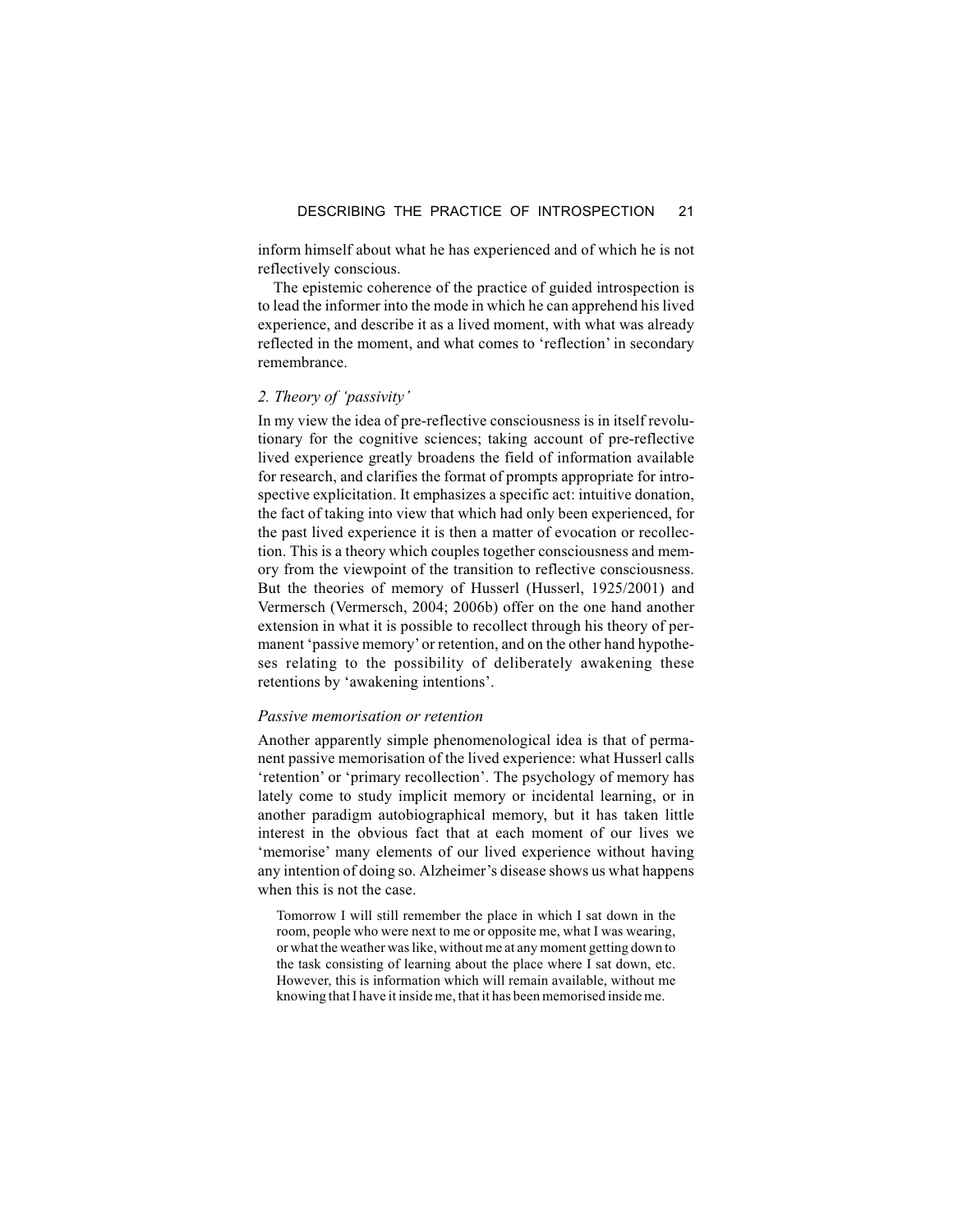The whole of our life is surrounded by information which is acquired continuously in an involuntary, passive way. This information remains available depending on its usefulness, or if not it disappears from consciousness, but not from memory. We have here several ideas: the first is that of retention, as a permanent passive memorisation of elements of my lived experience; the second is that as the content of my lived experience is to some extent pre-reflective, and this is of course the case of retentions which are continuously acquired, I will only know it when I recognise it by its reflection. Its memorisation, if it has taken place, is in a way doubly unknown to me! I do not know it in the sense of not having reflective consciousness of it, but furthermore I do not know what has been memorised inside me. One can thus understand one of the main difficulties of retrospective introspection, which is quite discouraging for anyone attempting it alone: not only do I have the impression that I do not remember, but in any case, it appears to me with near-certainty (a false near-certainty) that nothing is available to be recollected. The resulting conclusion is that it does not work, and that it is impossible to carry out research by this method! When in fact one has 'simply' to create the conditions which enable the reflection of the lived experience.

What we have here is a powerful theory about the fact that what is available to recollection is far more important than what the subject believes he knows, because of passive memorisation and its pre-reflective nature. A second complementary hypothesis is that all these retentions are linked, interwoven and connected by resonances over distances, and associations of all kinds. And that each moment recalled in the evocation mode takes into view everything that is linked to it and can be seized provided that the view is shifted inside what is given. For this intuitive donation elicited by evocation will open up possibilities provided by the continuous interweaving of all the components of the lived experience. This means that each recollected lived element can give rise to and/or be the object of the placing into relationships with everything which is linked to it, by simply contiguity or by remote resonance. These possibilities of attachment are based on all the relational modes between elements belonging to the same lived moment, and they are innumerable; furthermore, they do not need to be memorised separately to open up the possibility of 'looking at them' in secondary remembrance. The practical question is then no longer recollecting, but discerning in what has already been recollected everything which is attached to it, and whose description may be relevant.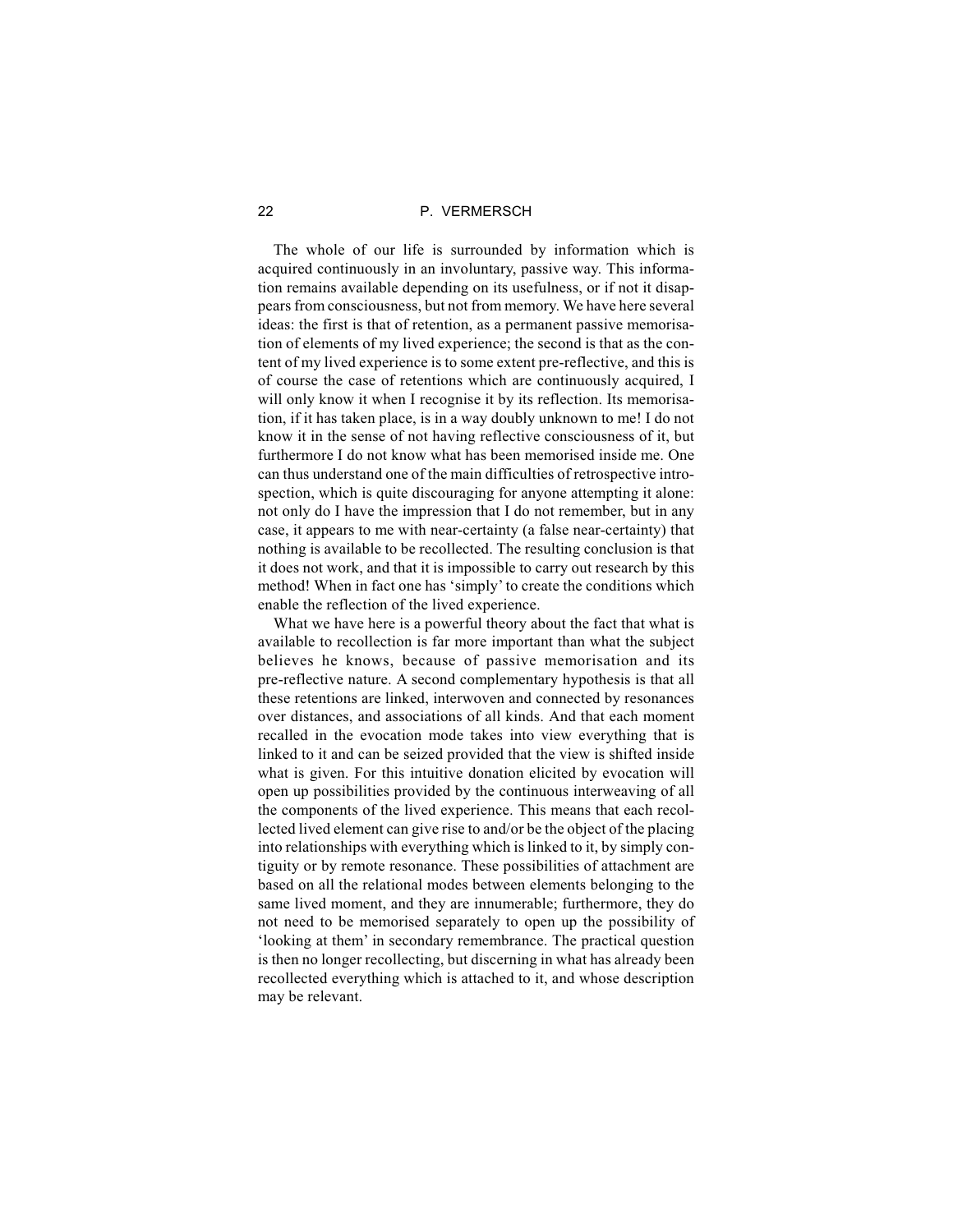The field of what can come back into the memory is infinitely larger and more detailed than has been shown by the paradigms of memory study since Ebbinghaus. Wanting to check what is recognised or recollected out of a defined mnemonic material is ignoring everything that the subject can remember of the lived experience of having been exposed to this material. Of course in doing so, one cannot control in advance the span of what can be recalled, as what could form the object of a recollection can only be determined a posteriori. (Ancillotti & Morel, 1994).

Technically, this leads to questions which modify the direction of attention of the subject on the basis of what he has already grasped in the evocation, for example by prompts such as: 'and what happens just before'and 'what else are you paying attention to at this moment', etc.

# *Awakening of retentions: Empty focusing. Awakening intention.*

In his theory of retention, Husserl conceives that retention 'gradually subsides', i.e. that it becomes less and less active, until it reaches the 'degree zero of activity'. This degree zero *is not a disappearance*, but a 'non-activity', just as immobility is not death, but the degree zero of movement. What is important is that their non-disappearance is accompanied by the possibility of being reawakened, and thus gaining access to reflective consciousness, and thus to the possibility of being verbalised. We know that these retentions will come back involuntarily through sensorial association, or resonance, as in the effect of Proust's famous 'madeleine dipped in tea'. The drawback is that in this case, they will only be awakened by chance and are thus not available at will. But the sensorial association effect may be deliberately sought, as well shown by the techniques of the Actor's studio (Strasberg, 1969) based on concrete memory. Husserl calls the medium of awakening 'a bridge to the past', an impression which awakens retention and gives back intuitive contact with the corresponding lived experience.

There then arises the technical question of possible aid, deliberate solicitation of the awakening of retentions linked to a singular lived moment. At least three techniques can be used to elicit this awakening of retentions which are relevant to the scope of the introspection:

 The first consists of simply guiding the person towards focusing on a singular lived experience rather than remaining on a general discourse, which is a necessary condition for evoking lived experience, as we saw earlier;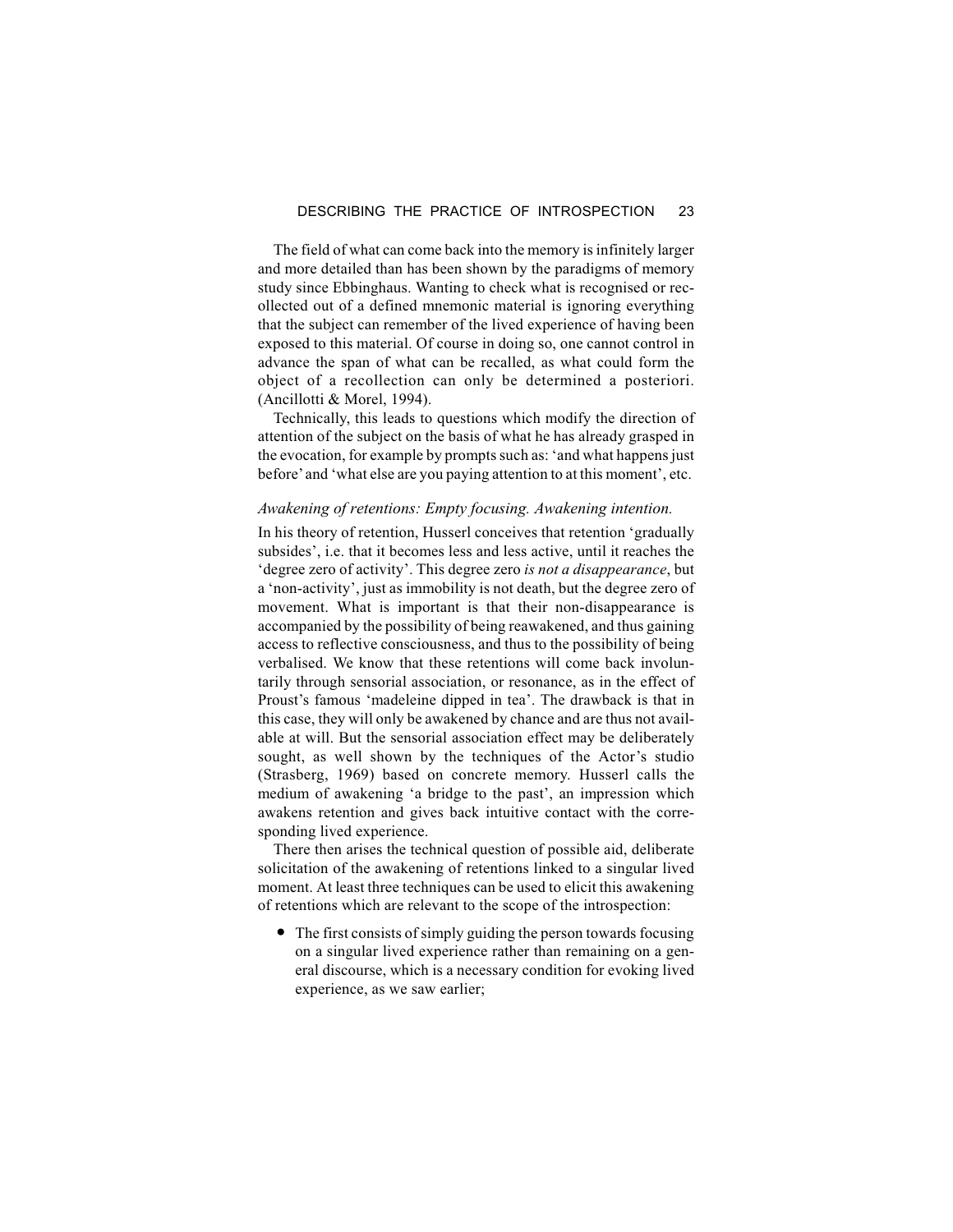- The second deliberately uses an indirect perlocutory effect by inducing the evocation act thanks to a request which cannot be answered without relating intuitively to the past lived experience.
- The third mobilises an 'empty focusing' supported by an awakening intention, and thus an act projected towards something one is certain exists (I have experienced it), but which is not apparent to me, as though I did not remember it.

The first technique consists of guiding the informer towards a thematic focusing circumscribed by a singular moment of his lived experience. This means hearing in his discourse whether he is talking in a general way, and after a reformulation of what he has expressed, proposing to him, with his agreement, to let come back a moment in which what he wants to talk about actually took place. And if there are several, he should be tactfully encouraged to choose one of the lived experiences, and even more specifically 'one moment' in this singular lived experience, for example: 'by what he began with', 'the moment which particularly interests him', 'an important moment for him', etc. It should be understood that, in response to a generalising discourse, the mere fact of requesting 'an example', 'an occasion when that happened', or 'the last time it happened', already has the effect of channelling the attentional theme towards a focused field, and thus encouraging intuitive contact with the past lived experience. At the same time, the researcher observes the verbal and non-verbal apparition of the signs demonstrating the presence of an intuitive contact and thus the mobilisation of the act of secondary remembrance. If he does not identify them, he intervenes by using other techniques.

In fact, the second technique is a response to the fact that the researcher detects that the informer is not performing the act of secondary remembrance. Can one intervene? Can one help him perform the act thanks to appropriate prompts? The difficulty is that mobilising secondary remembrance is basically involuntary until one has become well practised, it cannot therefore be simply directly 'ordered' as such. On the other hand, it is possible to induce it by formulating questions that the subject can only answer by moving into the evocation position, and thus secondary remembrance. This can be done relatively easily if one asks a question such that 1/ the subject does not immediately know the answer, and 2/ to provide the answer, if he agrees to, he cannot base his answer on acquired conceptual knowledge, but must inform himself at the source, i.e. in his own lived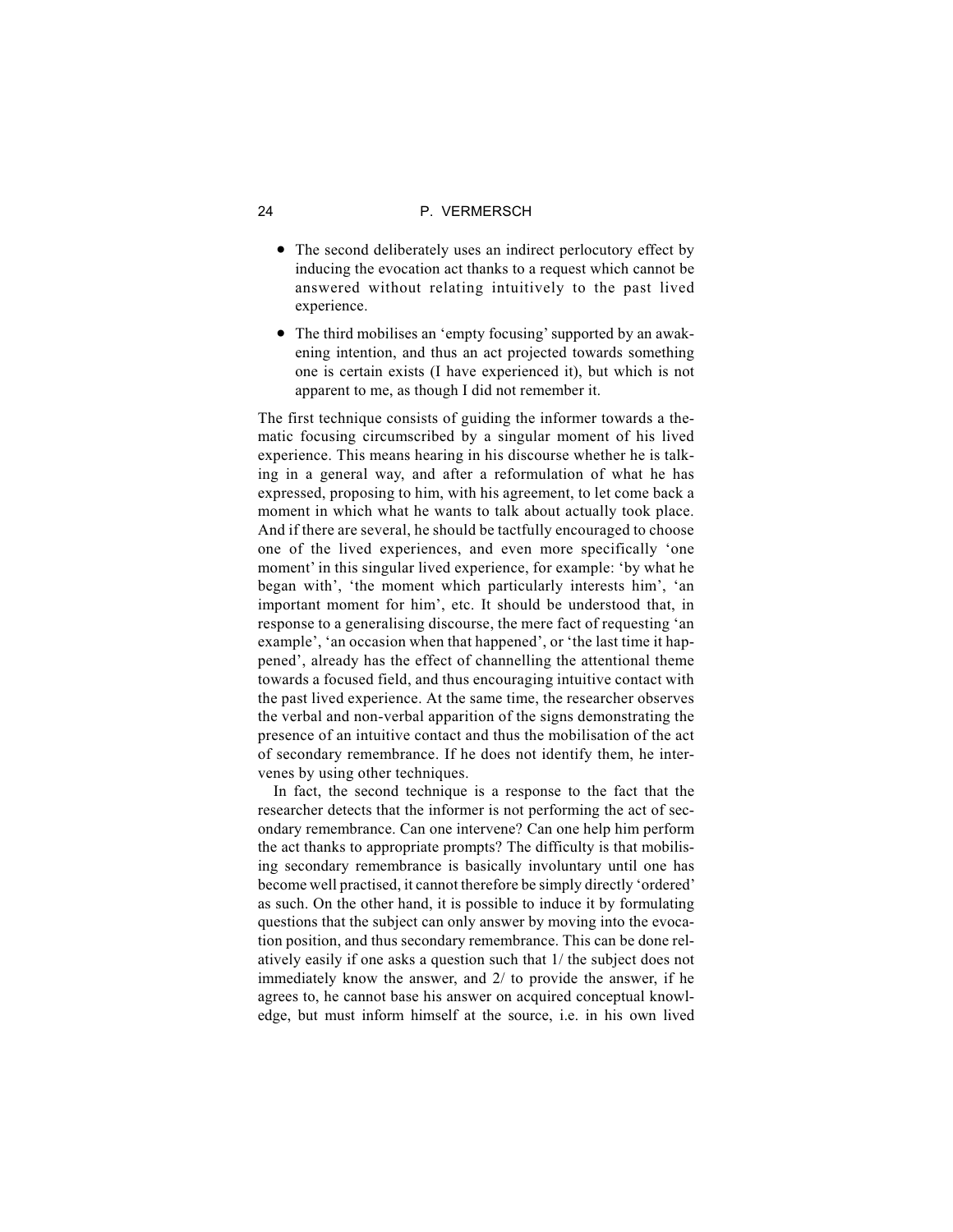experience. Thus if you ask him: 'How were you dressed on that day?', or 'At what point in the room were you at that moment?', this information has never been learned, but has probably been memorised. If the informer agrees to reply, he will spontaneously carry out the interior gesture of coming back into contact with the corresponding lived experience, where the possible answer is situated. He will carry out involuntarily and effectively the interior gesture of evoking and placing himself back in the situation in which he can discover elements of answers by apprehending them in secondary remembrance. But this technique assumes that one has already been focused on a singular situation in the course of the interview. If this is not the case, and if the person has difficulty in putting himself back in the situation, it is then possible to mobilise the awakening properties of retentions by 'empty focusing'.

The third technique is based on the possibility of awakening retentions which are relevant to the introspection targeted. It is based on a phenomenological idea: the possibility of 'empty focusing'. I can ask an informer to 'let come back the last time when he did x'. When I give this prompt, I propose to the subject to focus on something which is not yet appearing, but which we are sure exists because he must have experienced 'the last time he did x'. The attention is thus provisionally guided towards a target, which is supposed to exist, but which is not appearing, which leads to the idea of a provisional 'vacuum'. If we now concentrate on the idea of 'focusing', we enter the associative model of passive memory, and of the dynamic of the transition from the predonation field (phenomenological unconscious) to intentional seizing (transition to consciousness, at least pre-reflective) (Husserl, 1975). The hypothesis is that all this retention-related material can be mobilised by resonances and similarities, in short that these retentions and their interrelations have a form of sensitivity to everything which corresponds to them. Thus in the example of Proust, the taste of the present 'madeleine' awakens the same taste in the past, and brings with it the lived experiences which were attached to it, or in other words produces secondary remembrance. This example shows the classical case studied by the psychologists of the time (Gusdorf, 1951), in which the trigger occurs by chance. On the other hand it is possible to try to trigger such an awakening, by launching an intention. We have here a type of act to which early 20th century psychologists were attentive, 'the intellectual sentiment' (Vermersch, 1998) of which good descriptions may be found in Burloud (Burloud, 1927a). This act is characterised by the fact that I can launch it, intend it, and it unfolds without me having any grip or control on its execution, while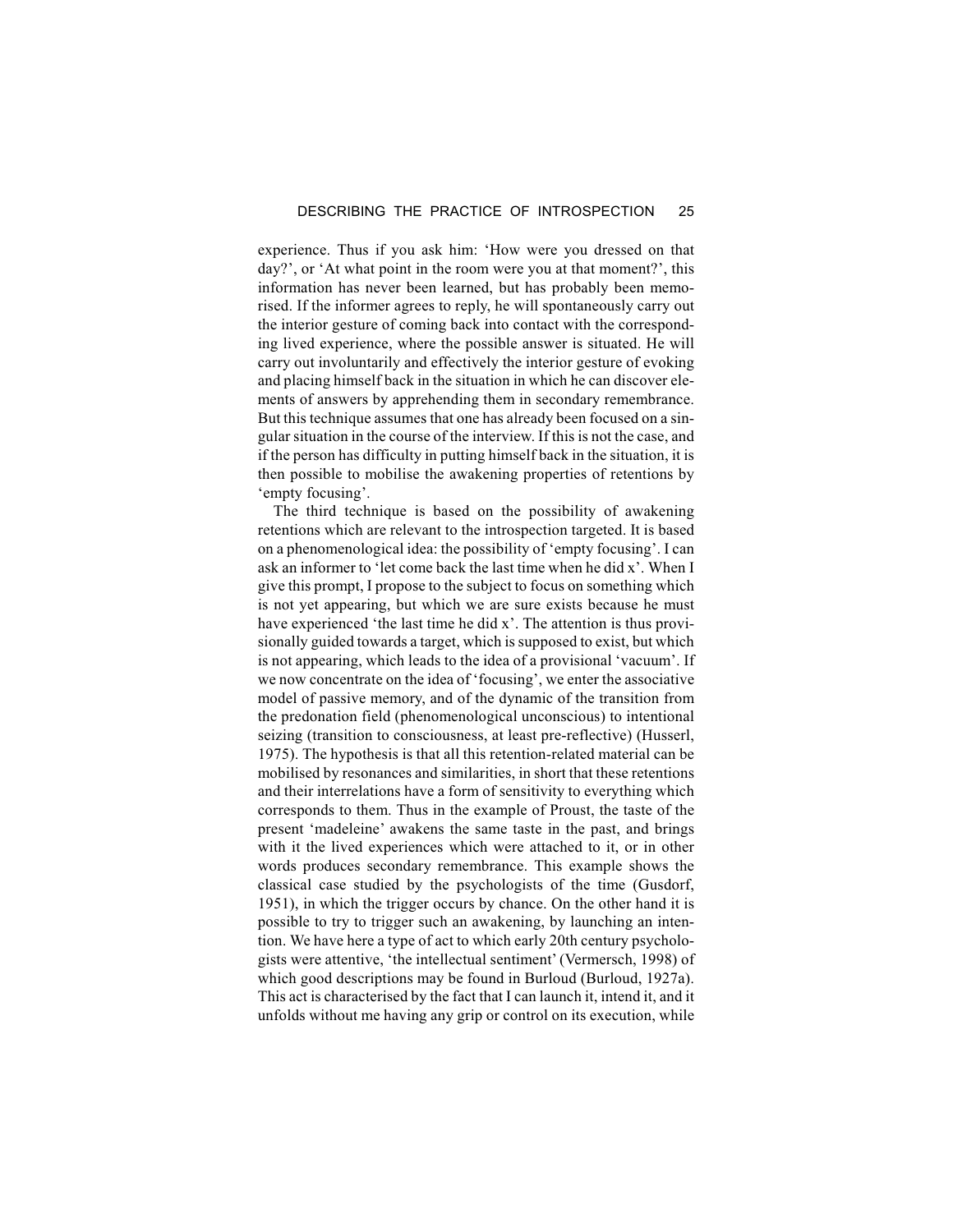obtaining a result which is relevant to the intention. Here, what one is trying to mobilise in the informer, is an intention whose purpose is to awaken retentions linked to a particular past lived experience. This may be used to focus on a situation or a specific moment in a situation, but also absent information. For example, I may ask myself 'What happened just before?' when what was just before was not being given.

The contributions of Husserl's phenomenology of memory are manifold; the idea of retention considerably widens the potential field of what can be recalled from my lived experience. But as retention is always retention of lived experience, this also strongly emphasises the very specific nature of lived experience as an object of recall, as a subjective anchoring. Finally, the contribution of Husserl suggests and founds practical ways of working on retrospective introspection, of making it possible, of overcoming subjective difficulties relating to inadequate prompts or efforts. There are indeed as many things to do to help the subject stop from preventing himself from producing introspective data as there are things to do to elicit from him an amplification of the data.

One final point we must consider is not directly related to phenomenology, although the work done over a ten year period with Natalie Depraz and a group of researchers about the descriptive practice of Husserl has shown us technically admirable examples. If introspection is indeed a perception in the evocation of a past lived experience, then like any perception its fecundity and effectiveness will be commensurate with the categories which guide this perceptive activity.

# *3. Methodological conditions for to the description of all lived experiences*

Schematically, it will be agreed that one can only describe what one knows how to recognise, what one has descriptive categories for. But if we were satisfied by this assertion, this would limit us for ever to what is 'already known'. We also need to be able to conceive of the appearance of something 'new'. In fact every description as well as every speech act may be inventive and creative in so far as the emergence of new sense is not a process which is under control. In the practice of the explicitation interview, the one who masters categories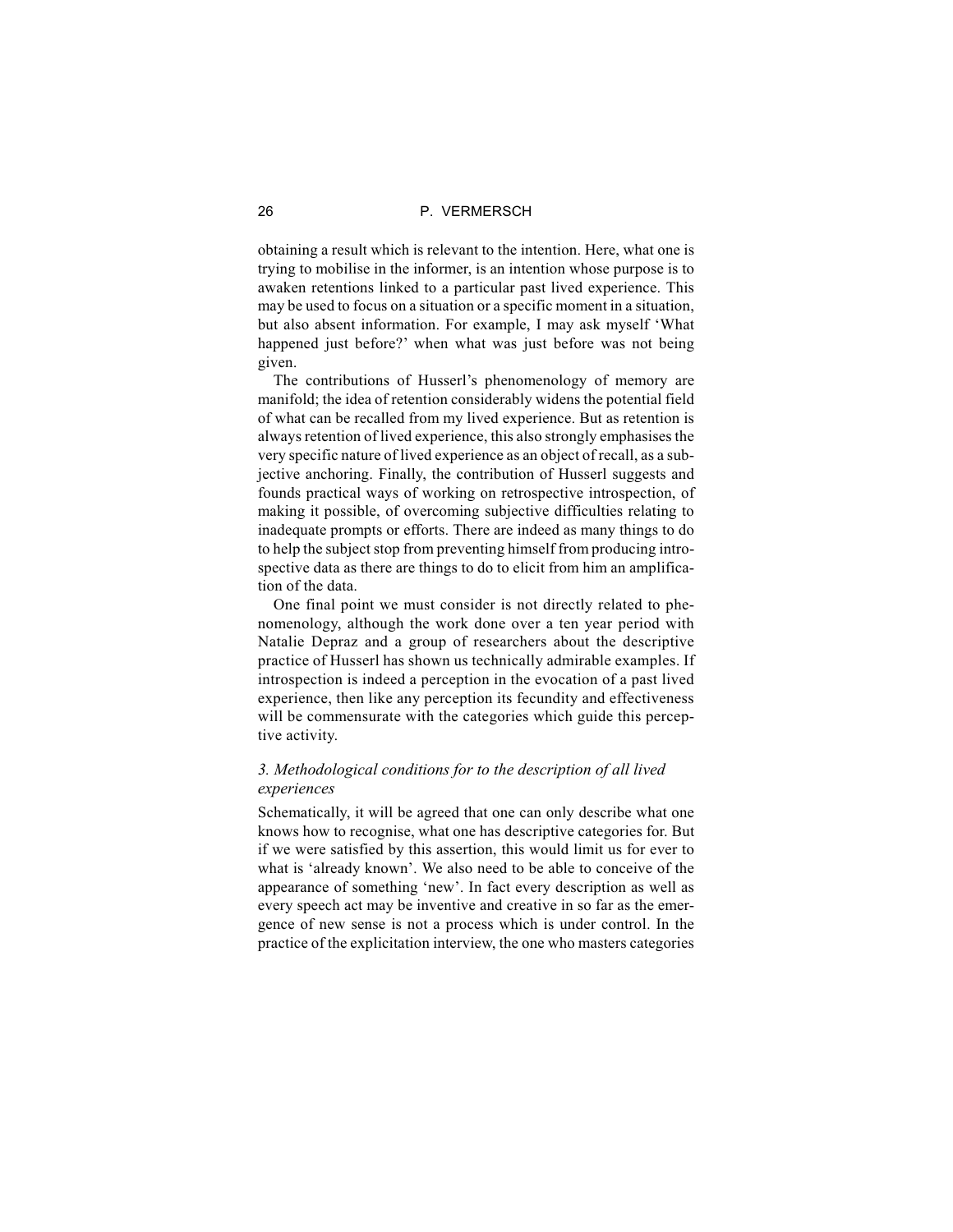for the description of lived experience (and thus in structure<sup>9</sup>) is the researcher, for his informer usually only has naïve categories, which have in most cases not been subjected to in-depth conceptualisation, or expert categories which are strictly linked to the content of his activity. However, the interviewee remains the informer, and it is from him that the researcher will learn and discover things which he did not know, which he could not imagine. However the fact of guiding him in structure will also make the informer discover descriptive spaces which he would not spontaneously have ventured into.

I propose to draw a distinction between two sets of descriptive categories: categories which are specific to a subject of research, and generic categories which are appropriate for all descriptions of lived experience.

# *Categories which are specific to a subject of study*

These categories constitute the specific theoretical expertise of the researcher, and the purpose of his research. For each new subject of research, they must be invented and discerned; the first descriptions, the first questionings, are a matter of trial and error. It may be the aim of an initial research, beginning a new programme, to discover what are the stages, properties, and variants of the realisation of a material or intellectual task, of the consciousness of an internal state, of an egoic property.

Practice shows that — after a first gathering of data based on the presuppositions which initiated the research — the first stage of analysis of verbalisations reveals descriptive traits of the lived experience which had not been imagined at the outset. This results in the need to start again the interview and the description, and also to invent new concepts, and modify theoretical needs. It is the aftermath of the first gatherings which is the time for the descriptive and theoretical invention. These are the moments which best demonstrate the role of the expertise of a professional researcher, through his experience in analysing the data, in allowing himself to be overwhelmed by the unexpected, as well as through the potential field of theoretical knowledge that he masters, and which enables him to subsume verbalisations into abstract categories. It is here also — if the object of study is not related

<sup>[9]</sup> Guiding 'in structure' signifies privately, not inducing content in the formulation of the question; positively, designating a possible place for new information, naming a possible container. For example, by asking questions without content, such as 'and there, what were you paying attention to?', or 'and just before that, what were you doing?'. This is inductive of a moment or a theme, but does not contain any suggestion about what it contains. 'What were you paying attention to?' opens up to the whole realm of possibilities in terms of sensorial channels and contents.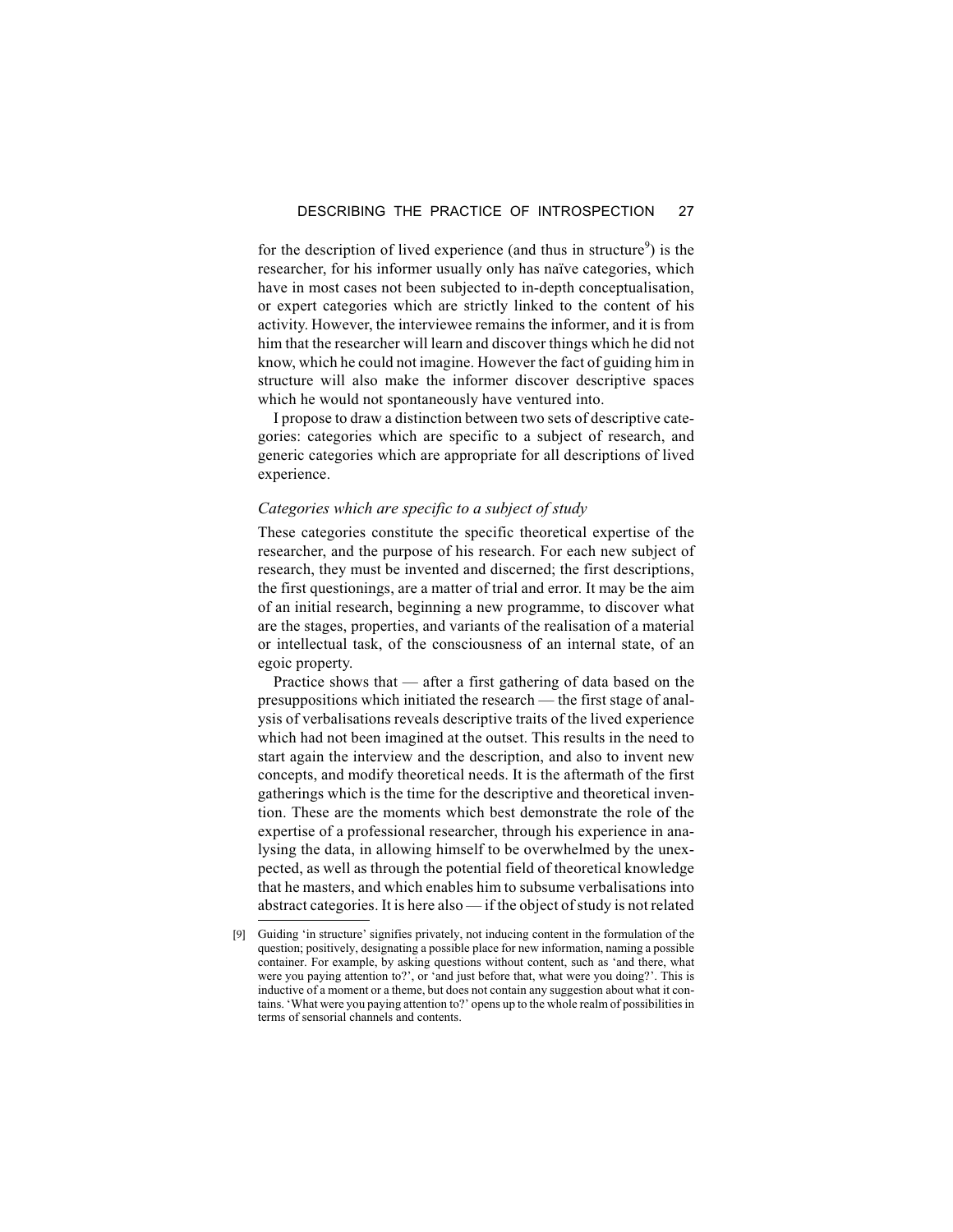to an excessively specialised experience, as may be the case of leisure or professional 'micro-worlds' (for example learning scores by heart in the case of professional pianists, or practising movement play in rugby) — that self-explicitation is invaluable in that it can combine in the same subject an expert informer and an expert analyst, while in the second-person it would be necessary to find again the informer and question him again.

As far as these 'specific categories' are concerned, being an expert in introspection and introspective guidance is not enough if they are not mastered. I mean that expertise in the practice of introspection is a necessary but not sufficient condition for producing research. For example, Francisco Varela was a trained biologist and was expert in the experience of Buddhist meditation (which requires a specific form of introspection). When he began to describe how he would get his bearings in analysing a geometrical figure (a pretext task) or in describing an experience of listening to a sound, he was relatively ill-equipped<sup>10</sup>. I am not saying this as a criticism of Francisco, but for the value of this example, as because of his meditative experience, I could suspect that even without being trained in the explicitation interview, he had a good degree of introspective expertise. And clearly he did. But this expertise, developed in connection with a particular type of experience, Buddhist meditation, was not preparatory to its immediate application to another type of experience. If he had been a trained psychologist, he would probably have been familiar with the description of problem-solving behaviour. On the other hand, for Francisco, it was clear that his introspective skills enabled him to adapt very rapidly, depending on the thematic indications suggested. This is not an isolated example, I relate it both as a friendly sign and as something exemplary because it is so unexpected. I have had the same experience of being ill-equipped, and others have been like me, in the context of the Grex, each time we have approached experiences which we had never yet studied (evocation, attention, modes of addressing, prompts effects, empty focusing, etc.). Although we were a group of co-researchers who were expert in interviews and in introspection, to acquire this expertise on a new specific subject, it was necessary first to discover, create, and invent the descriptive thematisation specific to this new subject of study.

Introspective expertise, or the expertise of an interviewer, does not give someone universal thematic expertise. To be effective with 'new'

<sup>[10]</sup> I am referring to 'Ateliers de pratique phénoménologique' ('Practical phenomenology workshops') which were organised by three of us — Natalie Depraz, Francisco Varela and myself — over a period of 5 years in Paris.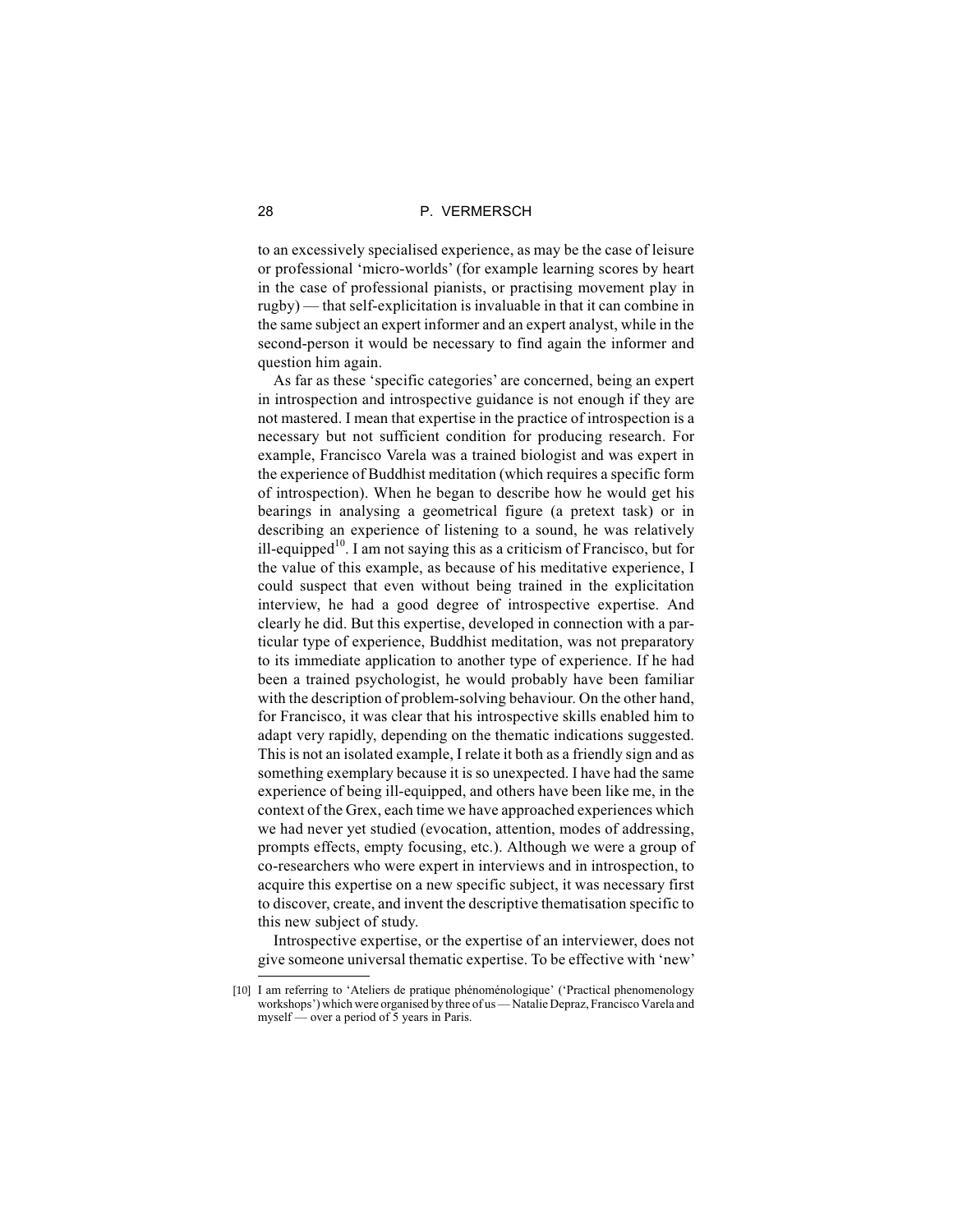subjects of research, it is essential to construct the interaction between the generic competence specific to mastering the explicitation instrument and the specialised competence given by the study of a new subject. On the other hand, upstream of expert knowledge of a field, there is a generic introspective expertise which enables one to easily get one's bearings; it is based on universal descriptive categories of the description of a 'lived experience'. This may seem a little contradictory, but I will explain further under the next heading.

# *Universal descriptive categories for the description of all lived experiences*

Unlike perception which is related to objects whose appearance varies indefinitely, introspection is always fundamentally related to the same object: lived experience. Whatever the type of lived experience, its originality, its particularity, its character (rare or common), in all cases it is a 'lived experience'. In fact all lived experience has *the same basic structure*, a knowledge of which can provide guidance, and into which are inserted the more specific categories which we have just indicated.

What are these universal categories? I would suggest that there are mainly two which are specific to the object 'lived experience', and a third which is specific to the expert intent by which all descriptions are organised.

- The first is based on the fact that all lived experience is inscribed in temporality, all lived experience is a process, and describing a process can (or must) always consist of the description of all the stages of the process. This makes it possible in real time, and at a later stage in the analysis, to recognize what is not said, what is lacking (in the structure).
- The second takes into account the general components of the description of all lived experience, on the basis of the fact that all subjectivity will have cognitive, sensorial, thymic, corporeal and egoic aspects, in whatever way you wish to make this division as a matter of principle in order to remain coherent with your theoretical research framework.
- $\bullet$  Finally, the third takes into account that (1) there exists an indefinite number of descriptive viewpoints relating to the same lived experience, and (2) all descriptions can be carried out according to various degrees of 'granularity', each one indicating properties which are invisible at other levels of fragmentation. Every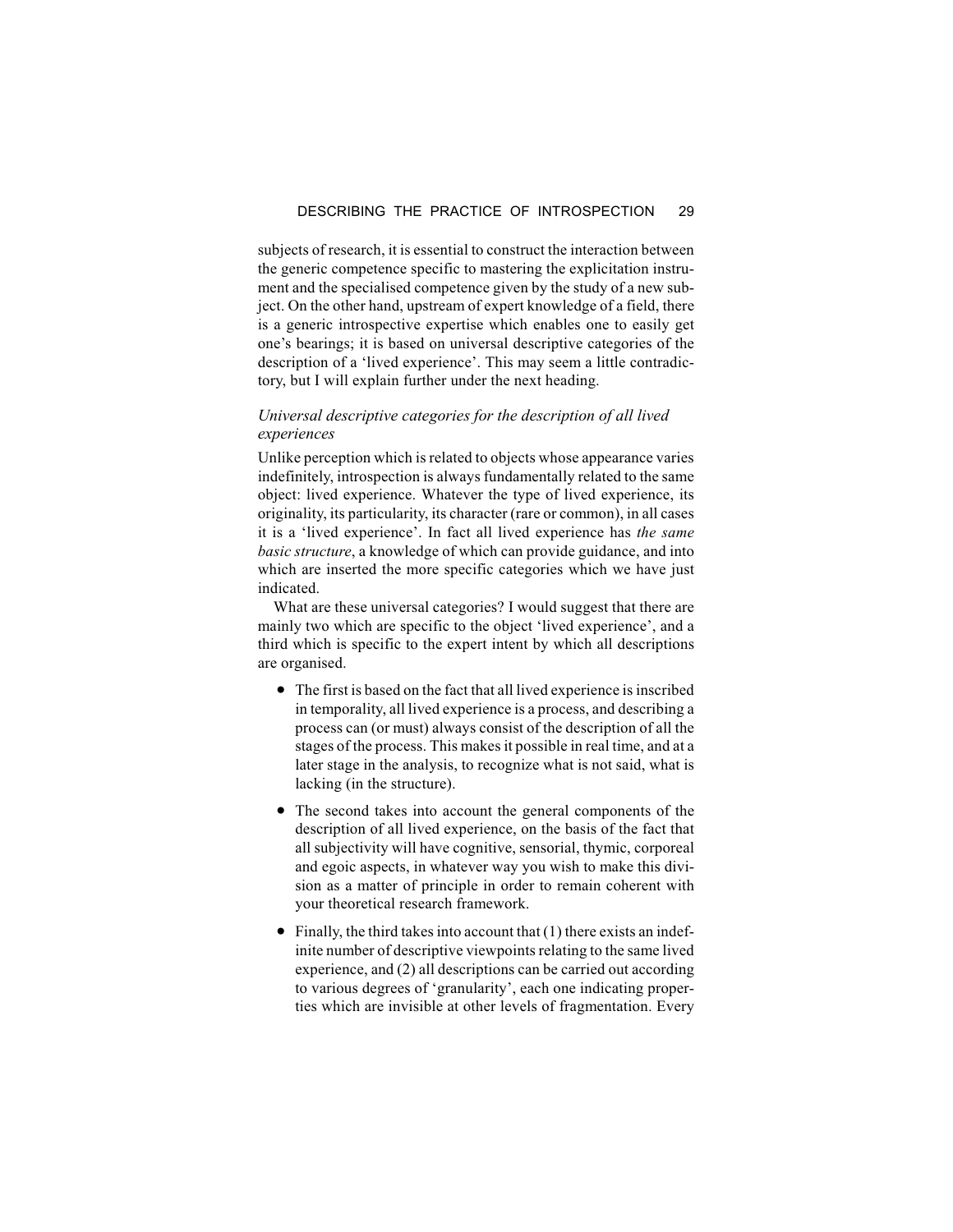description must be carried out at a degree of detail which is useful, relevant and elucidatory.

Let us reconsider these three points:

# *The descriptive basis of the structure of all lived experience: temporality.*

All lived experience can/must be described in accordance with its temporal structure, as its basis. All lived experience is a process whose primary universal property is that it unfolds over time and whose seizing must be related to temporality. Several cases are possible: serial structures, i.e. one moment after the previous moment, one act after the previous act; but also synchronous structures, i.e. acts or states which unfold over the same time in a more or less complex way like overlapping tiles (one act started before another and continues at the same time as another, or ends after another which was taking place at the same time), and in some cases also durations, envelopes (like curves of sound, variations of intensity, expressive nuances), and tempos.

This does not mean that we will be shut inside a linear representation of time as a model for the intelligibility for all lived experience; this would be far too rigid and restrictive, and indeed false. Temporal, serial linearity is the basis of descriptive structure, and there is no other such basis, but it is not the basis of the structure of the analysis and interpretation of what is described. Cycles, repetitions, transpositions, and hidden non-linear correspondences will appear commensurate with the competence of the researcher. To better understand the meaning of this 'non-linearity', let us consider an analogy in the field of writing music, which is also intended to represent in a temporarily linear way the unfolding of a piece of music.

A musical score describes in a strictly linear way what must be played, note after note, and part by part for synchronous scores<sup>11</sup>. But musical analysis will know how to distinguish all sorts of non-linear events, transposed themes, quotations, canons, tonal correspondences, rhythmic shifts, etc. The linearity of the temporal dimension is a guide to knowing whether the score (for us the description of a lived experience) is complete, coherent, consistent, with a start, an end and an intelligible process which links them at the level of events. In the same way as a score could not be written in a non-linear way, to be used as a guide to its reproduction by a musician who discovers it for the first time.

<sup>[11]</sup> This example based on a musical score is developed in Vermersch (2007b), pp 28–29.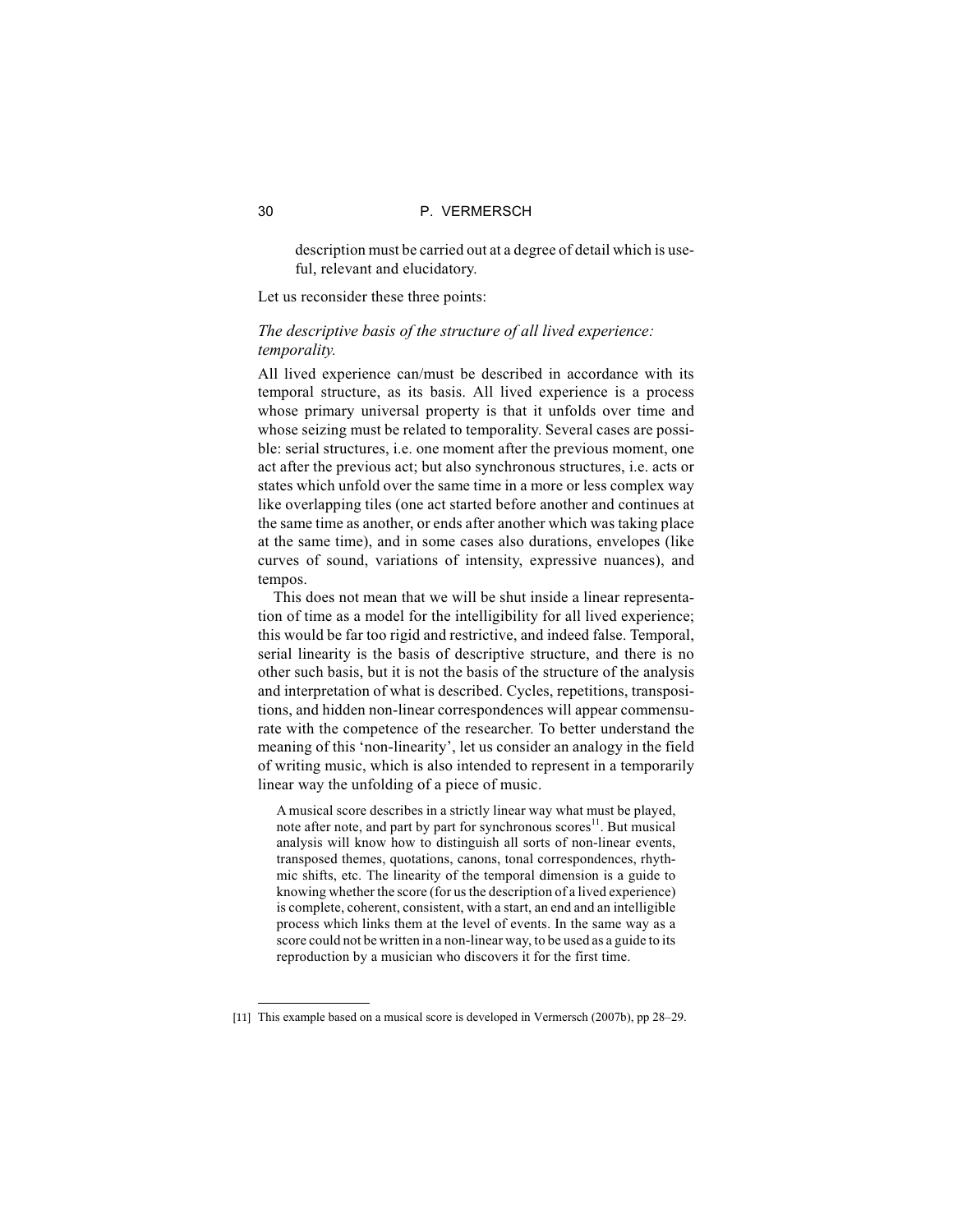Reciprocally, in the course of the interview or self-explicitation, everything which is described must be able to be marked in the succession of stages of the process, so as the researcher perceives its relative situation, but also the degree of completeness of the description, as well as its lacunae, contradictions and impossibilities. Listening to the other person in an interview with the use of these markers enables the identification of many items of implicit information in real time and in structure (i.e. without knowing the answer to the question which one considers necessary to reveal what is implicit).

For example, one person describes what comes after a change of state for which he tries to understand how it was set up, insisting on the affective and reactional dimension of the new state. Through listening, it emerges immediately that what is to be questioned and described is situated both before the change, in order to hope to access what caused it, and at the very moment of the change, to better apprehend what the interior transformation consists of.

This does not mean either than in the course of an interview or self-explicitation the description must be accomplished while strictly following the time scale, for example from the start to the finish, but that the verbatim must make it possible to *reconstitute* the 'time line', as the police say in referring to a crime. And the guiding of the questioning must be carried out with the consciousness of the completeness or non-completeness of the stages of the process, of the lived experience.

# *The possible descriptive layers of all lived experience.*

Any description can always be carried out from different perspectives, there is never a single description, and this means that the same moment of lived experience can form the subject of a multiplicity of complementary and successive descriptions (cf. the concept of 'layers of lived experiences' (Vermersch, 2006c). This is similar in a way to a map, which relates to the same region or country, but which may be a road map, an economic map, a geological map, a hydrological map, a botanical map, and so on. In the same way, a description of lived experience may choose different viewpoints: following acts which may be either cognitive or material; taking into account the body in its postures, tensions and gestures; taking an interest in thymic values, and valences; looking for the egoic dimensions related to beliefs, values and identity. And even if one only chooses one of these layers which are always present in all lived experience, for example the cognition layer, there is a multiplicity of possible co-occurring activities; as I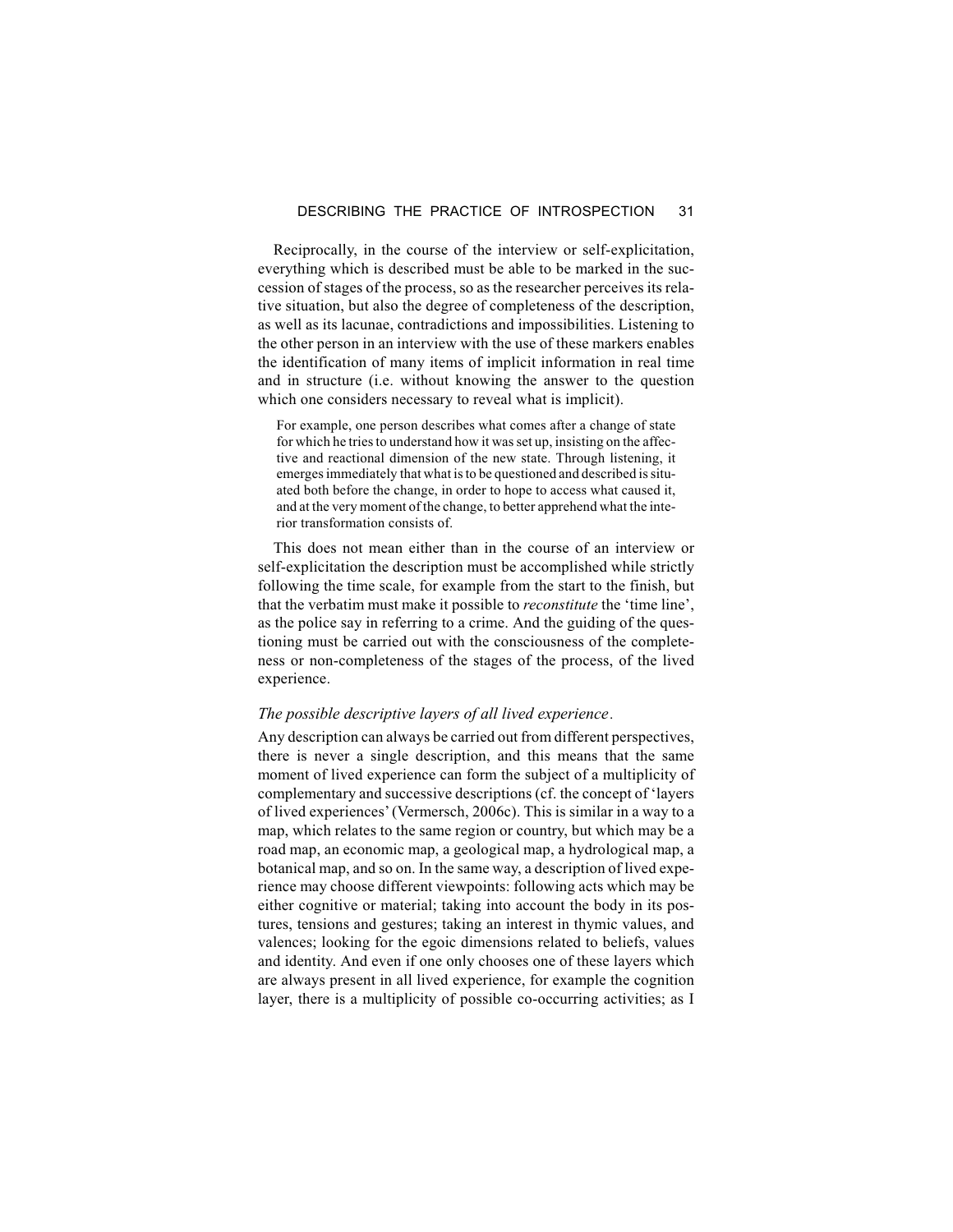perceive visually, at the same time I hear, I feel corporally, I smell or I taste something else. These large categories which designate layers of lived experience are intended only to make the interviewer or describer become aware of which layer of lived experience he is giving precedence to, and to question the legitimacy of not taking into account the other layers with regard to the purpose in mind. Technically, each viewpoint requires a further description of the same moment of lived experience. It turns out to be very difficult, or impossible, to carry out a description simultaneously on several layers at once.

# *Granularity of the description and fragmentation/expansion*

Not only must the change of viewpoint be taken into account depending on the layers focused on, but also the change in the granularity of the description. Any description can be repeated by fragmenting the temporal stages into finer elements. Then at a moment when temporality is stopped, the description of each element may be expanded through a description of its qualities. Anything described — whether it is acts, perceptions, affects, corporality - inside a stage can always be fragmented, i.e. in terms of descriptive verbalisation can always be subjected to a descriptive expansion, as when the scale is changed with a geographical map. Each parcel of land, each property of that parcel, may or may not be represented, depending on whether the map is large scale or small scale. There is not *one* description of an object, but as many possible descriptions as there are points of view and scales or granularities that one decides to adopt.

But furthermore, it is the place to show that what we are concerned with is not only recollecting the past, but also questioning it according to the information which is sought. Mastery of descriptive categories is as important in successful introspection as having a memory in a good condition. Mastering generic categories for the description of lived experience makes it possible, from the same mnemonic base, to go much further in the description, for the single reason that the information is sought; if not, it would not be 'forgotten', unknown, but simply not processed. It is not a matter of describing an extraordinarily precise and complete memory, but of taking into account an ability to *retrieve* pre-reflective information.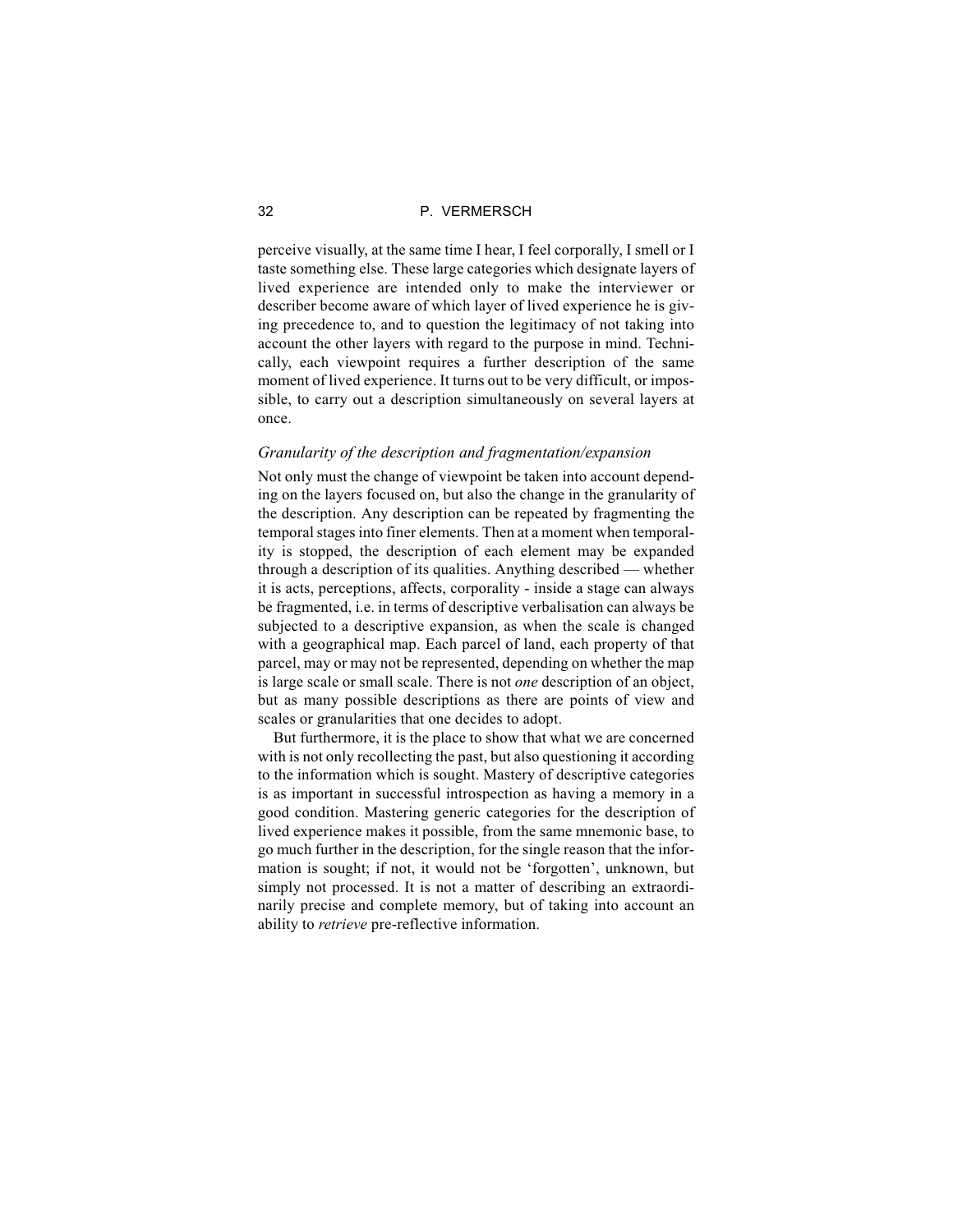# DESCRIBING THE PRACTICE OF INTROSPECTION 33

# **Part Three: Conclusions**

# *1. questions of validation and limits of subjective seizing.*

In seminars and colloquia doubts and critical questions about introspective verbalisation data, whether or not they are taken from explicitation interviews, are always concerned with the same issues: Can one trust what the subject says? Is what he says true? Can it be proven? How can we be sure that what he says is true? That he is accurately describing what really happened? Is he not making it up? Can we validate what he says? The questions are essentially sceptical.<sup>12</sup> In this conclusion I would like to show that most of these general questions are based on erroneous presuppositions.

But beforehand, it is first necessary to reconnoitre the terrain from which we are starting out when we study subjectivity, *i.e.* the viewpoint of the subject, what he can describe according to him. Subjectivity is radically and constitutively 'imperfect' in relation to a determination for objectification, a project to grasp a scientifically based truth. There is no point in dreaming that subjectivity could one day become 'perfect' and prove directly useful for research. I am not stating this in order to draw sceptical conclusions which would lead to an a priori denial of the possibility of research taking subjectivity into account, but to consider in a realistic way the difficulties which must be borne in mind. We have to begin from this native imperfection and learn to work with it, because it is, specifically, what makes it 'subjectivity'. Subjectivity is what is specific to the subject, and relativises everything he may say, because it is 'according to him' that he is describing. So, subjectivity is often not very sensitive, in the sense of not very discriminating, because the quality of attention is fluctuating, and may be very mechanical; conversely, it may be far too sensitive and thus be so invaded that it overestimates or ignores many aspects. It is not very faithful, it mixes the lived moments, presents them in a confused way, and bundles them together. We know that memory may be defective in many ways (Schacter, 1997): it may have gaps, it may be infiltrated by presuppositions, indeed we know that the subject may project his naïve theories and filter what he has lived,

<sup>[12]</sup> I term a 'sceptical' viewpoint, a viewpoint which is based on a negative a priori prejudice, based on a belief (I don't believe it). Husserl had clearly pointed out that such a view destroys itself, i.e. easily leads to a performative contradiction. In other words, can one trust memory? If I suppose that a priori it cannot be trusted, I cannot even understand how I remember the question I have just formulated or heard! Or all the forms of the statement 'The subject is not reliable'. Yes, what about the value of what you say? Is it reliable? In which case, the subject is reliable. Or is it not reliable? In which case the question you raise has no value.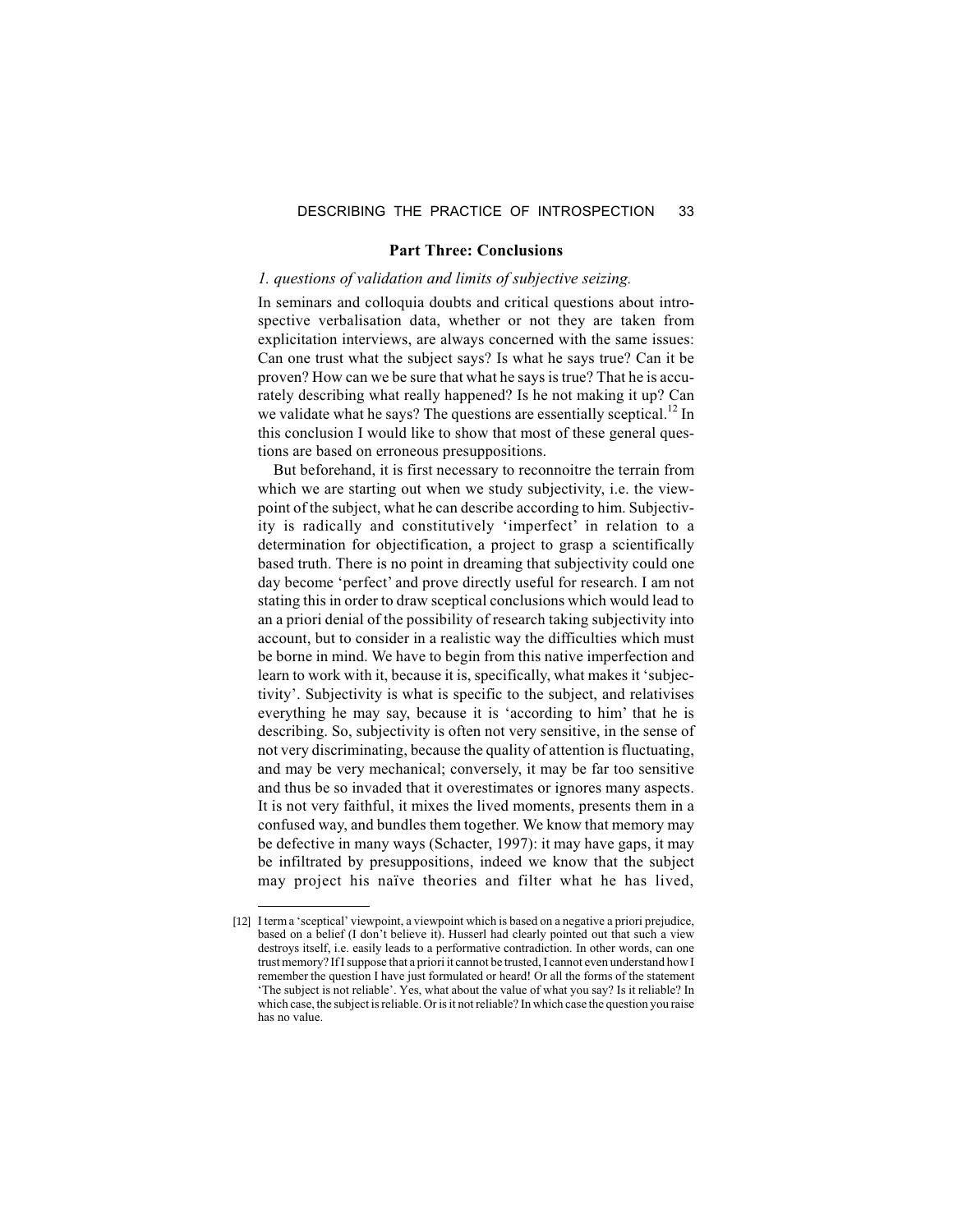reconstructing according to what he understands, and producing a retrodiction (Piaget & Inhelder, 1968); the subject's recollection is limited because he cannot describe (recognise) what he does not know or does not understand, etc. There are no mechanical processes to resolve this problem from the outset: the subject will never be a tape recorder or a video recorder which records everything accessible to them. The picture is bleak, and may lead to the temptation to do without what the subject says, *but in no science has one ever abandoned studying a field on the grounds that it was difficult to grasp!* For more than a century, the reaction of rejecting introspection in favour of behavioural data has merely avoided the question of understanding the experience of the subject as he lives it, and the work of methodological improvement enabling the taking into account of these native imperfections.

But the analysis of these imperfections, and the importance attached to them, are based first of all on the presupposition that it is the informer who provides us with the truth, immediately, simply because it is he who is speaking. But truth, in the sense of adequation to reality<sup>13</sup>, can only be established indirectly, after the time of the event, by an expert third party (researcher, judge, historian). There is a confusion between an everyday, conversational meaning of the criterion of truth, and the use of the term in connection with scientific research. In the latter context, it is not the informer who establishes the truth, but the expert third party, and he is subject to the same requirements in finding evidence which supports his conclusions as any other researcher. These are the requirements of reason, based on the critical analysis of the data gathered. I thus place the establishment of truth in a second stage.

I therefore propose to draw a distinction between two approaches to the truth:

The first is to wait for it, or to ask for it; this is what I would call the ethical dimension of truth. It is an injunction on the enunciator (witness, informer) to express himself while attempting to tell the truth, whether in relation to external factual data or states and thoughts. This is explicitly what justice does when it asks the witness to tell 'the truth, the whole truth, and nothing but the truth'.

The second dimension of the truth is epistemic. It is not a request made to the person who is bearing witness, but a request made to an

<sup>[13]</sup> This idea of 'adequation to what is real' to characterise the criterion of epistemic truth does not presuppose in my mind the postulation of a 'reality' of which one must discover the properties, but rather that all knowledge founded in reason gives a hold on the world through its pragmatic adequation.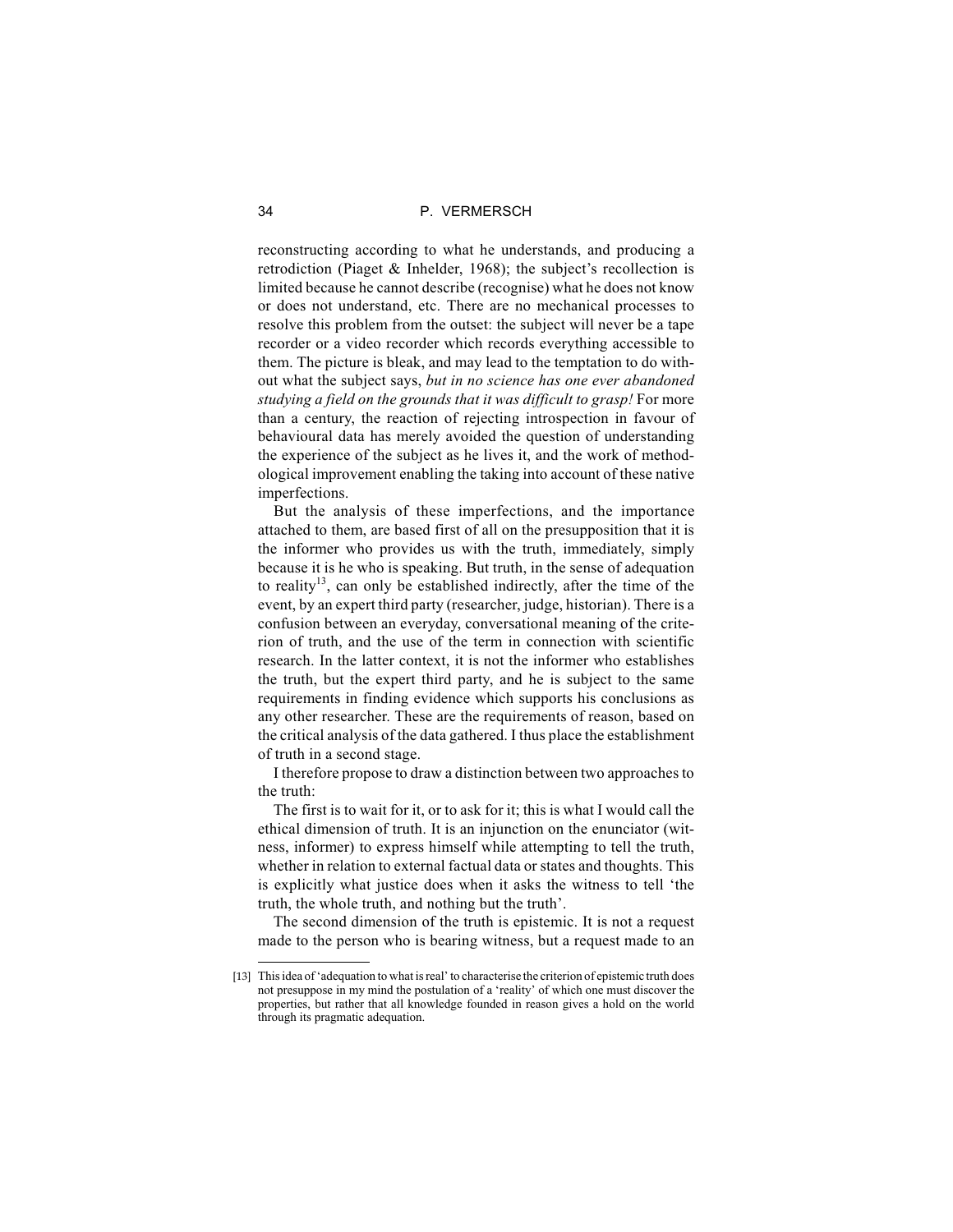expert third party to establish the truth, on the basis of what the witness or the informer has said. 'Telling the truth' in this epistemic sense means producing an utterance of which one can ensure in a more or less gradual way that it is adequate to what it is referring to. But this epistemic value is never in the order of immediacy, it is in justice, as it is in history or in scientific research, the indirect product of applying a method of providing evidence whose requirements with regard to reason are the same for everyone.

I am fully aware that by drawing a distinction between the ethical dimension of the requirement of truth and the epistemic dimension of the necessarily indirect establishment of truth, I am shaking up our representations. It is like emerging from a comfortable cocoon of certainties about what or what is not the truth, and the naïve legitimacy of expecting it immediately. The conflicts between enunciation and the establishment of the truth only appear clearly when one explores the criteria of acceptability of a testimony; in everyday life, expecting someone to be truthful, having confidence that what he says is the truth, seems to be a minimum requirement, and can fortunately often be ensured. But in research, in justice, in history, this cannot be the case.

However, in the gathering stage, the researcher may take a critical view of the quality of verbalisations (see also the article by M. Hendricks in this issue). He may both judge them because he has criteria which enable him to do so, and act to improve the quality of verbalisation produced. In this appraisal, what will dominate will relate to the authenticity of the verbalisations, i.e. 1/ the degree of clarity of the intuitive filling-in of the recollection, 2/ the accuracy of the verbal expression, and 3/ the fidelity of verbalisation to what appears in recollection. The more introspective verbalisations appear to be authentic, the more we will be able to establish the existence of what the subject is describing according to him. Existence is not truth, it is only 'his truth' i.e. 'subjective truth', but for research it is an important basis as it informs us about what appears to the subject, according to him. In these different research frameworks which take into account the first person viewpoint, authenticity is the criterion which enables the attribution of information value to the descriptions produced. Authenticity is not ersatz truth, but it is the criterion which establishes the descriptive value of the verbalisations produced. It should not be confused with sincerity. The criterion of authenticity forms the basis of the value of the data. If it is not recognised and mastered, the subsequent analysis will have little meaning in so far as it is founded on information which is not faithful to what appears to the subject. The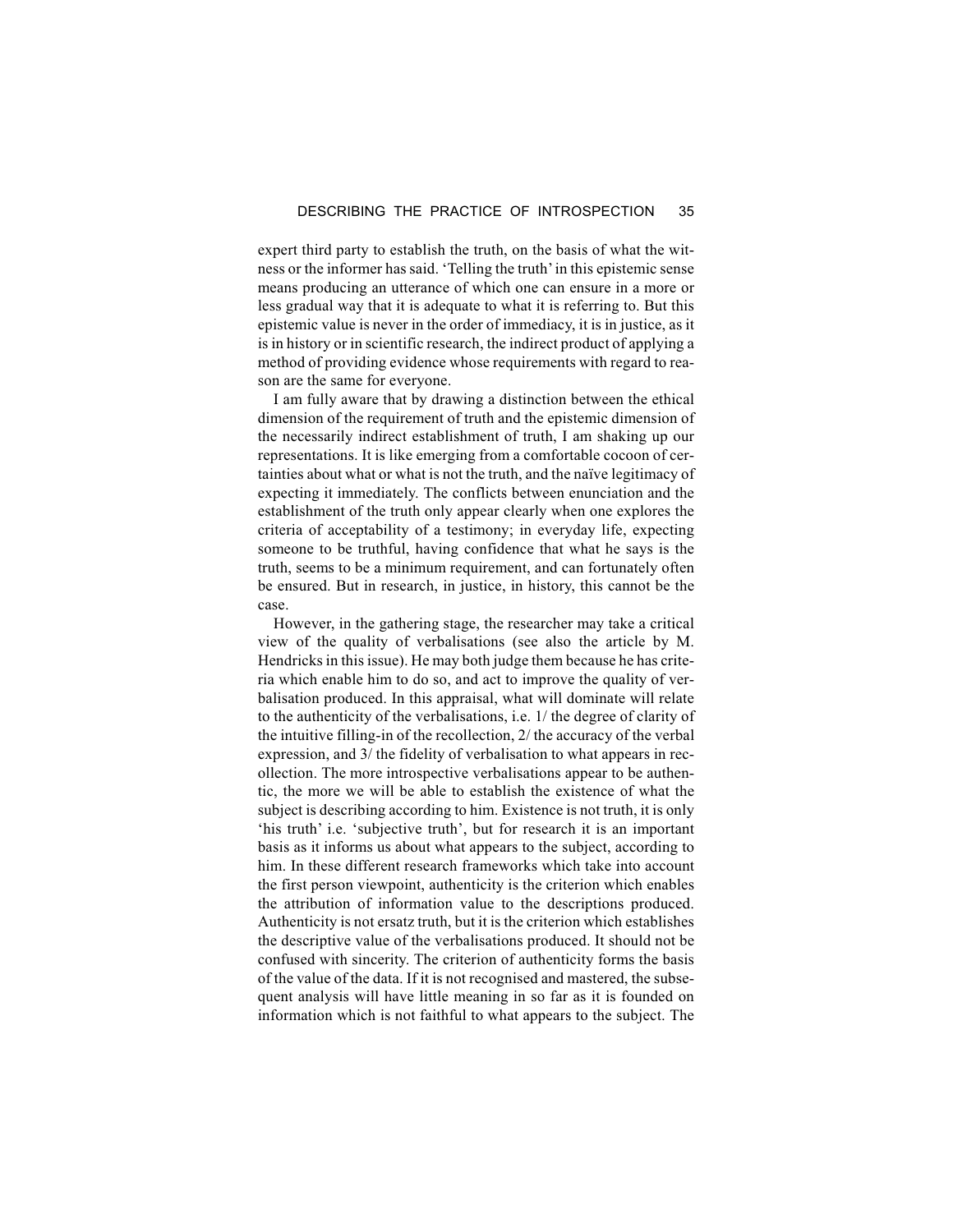analysis must be able to base itself on this certainty of a translation which is as accurate and faithful as possible to what the subject effectively experienced according to him. It must be stressed that the criterion of authenticity is not a criterion related to the exactitude of what is described being adequate to what was experienced, but that it is related to the aperceptive act when it is related to a past lived experience; it relates to the accuracy with which what appears is put into words.

Obtaining this result only produces raw data, and from a research viewpoint a large proportion of the work remains to be done: constructing the temporal unfolding, understanding each of the events forming the lived experience, inventing new categories to precisely indicate the meaning of what is expressed, etc., i.e. conducting the whole analysis of the results right up to the conclusions and to their discussion.

# *2. In conclusion: introspection considered primarily as a perceptive act*

For a long time, I considered retrospective introspection primarily as a question of recollection, related to the field of memory precisely because it is always a matter of relating to the past. But by working on the implications of the authenticity criterion and the importance of mastering descriptive categories, I have come to realise that introspection is a perceptive act, and that authenticity is primarily the appreciation of the quality of the perceptive act. Even if it is a perceptive act in the past lived experience. Once the condition has been met that access to this past lived experience is indeed lived experience, and thus a singular moment, and that the intuitive donation is sufficient in the evocation (first part of the authenticity criterion), the other theoretical elements can be considered as means to be taken into account to enlarge possible perceptions, and to deploy the perceptive possible. Accordingly:

The whole of the unreflected field<sup> $14$ </sup> is a kind of invitation to grasp that which is not yet in the reflected consciousness mode. This leads to the perception of an immense deposit of data, available in the subject

<sup>[14]</sup> I propose to use the term 'pre-reflective' only for consciousness in action, and to use the term 'unreflected' only to designate everything which is not reflected, i.e. not only that which has already been subjected to an intentional seizing and has become pre-reflective, but also that which falls under the heading of phenomenological unconscious, which Husserl calls the predonation field, and which has not yet been subjected to an intentional seizing although it is already active in 'passivity'.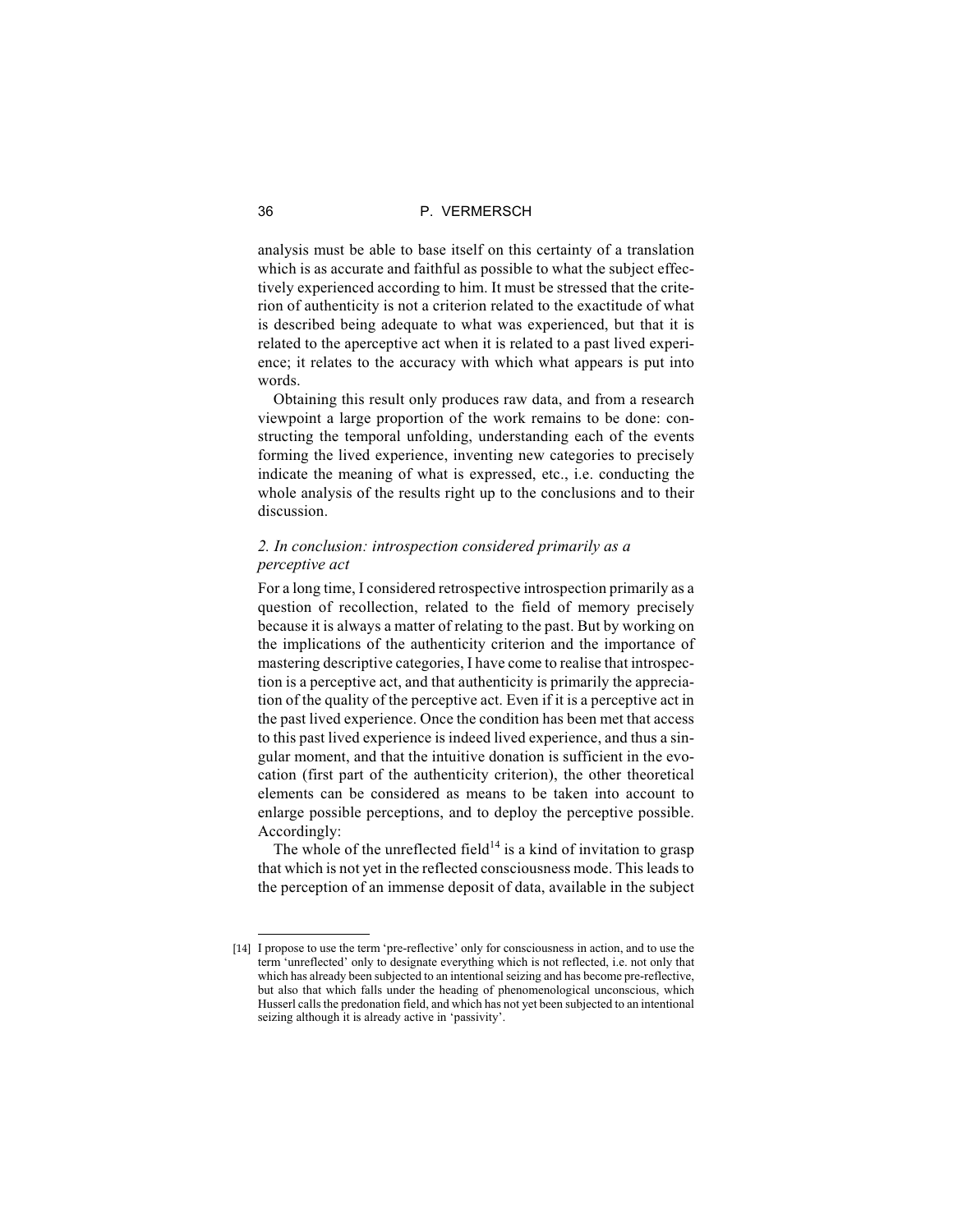unbeknownst to him, and whose access is merely subordinated to a mutation of consciousness, a hold towards reflective consciousness.

The theory of passive memory, retention, and its possible awakening, opens up another field of possibility, that of extending the types of data potentially available when we bring the process of becoming aware into play. So many pieces of information have been deposited in us at each moment in our lives!

Finally, the taking into account — which is just as operative and fundamental — of the generic descriptive categories of all lived experience gives rise to many elements to be described, provided that one is informed of the fact that they exist as sources of information, and that one directs one's view in the right direction. The expansion of the description of something which is already described is largely based on this possible abundance of categories, if it is mastered.

These points open up an immense range of possibilities which can be questioned, and described, and which of course will be revealed in an act of memory, but above all will be the product of a shift in view inside the secondary remembrance, based on the evocation.

# **References**

Ancillotti, J.-P. & Morel, M. (1994), *A la recherche de la solution perdue* (Paris GREX: Collection Protocole n° 4).

Binet, A. (1922), *L'intelligence* (Paris: Costes).

- Burloud, A. (1927a), *La pensée conceptuelle: essai de psychologie générale*. (Paris: Alcan).
- Burloud, A. (1927b), *La pensée d'après les recherches expérimentales de H-J. Watt, de Messer et de Bühler* (Paris: Alcan).
- De la Garanderie, A. (1989), *Défense et illustration de l'introspection* (Paris: Centurion).
- Depraz, N., Varela, F. & Vermersch, P. (Ed. 2003), *On Becoming Aware: A Pragmatic of Experiencing* (Amsterdam: Benjamins).

Fraisse, P. & Piaget, J. (1963), *Traité de psychologie expérimentale* (Paris: PUF). Gusdorf, G. (1951), *Mémoire et personne(2)* (Paris: PUF).

- Humphrey, G. (1951), *Thinking: An Introduction to its Experimental Psychology* (London: Methuen).
- Husserl, E. (1925/ 2001), *Analyses Concerning Passive and Active Synthesis: Lectures on transcendantal logic* (Boston, MA: Kluwer Academic Publisher).
- Husserl, E. (1975), *Experience and Judgment* (Evanston, IL: Northwestern University Press).
- Husserl, E. (1989), *Ideas Pertaining to a Pure Phenomenology and to a Phenomenological Philosophy. First book: General introduction to pure phenomenology* (Boston, MA: Kluwer Academic Publishers).
- James, W. (1901, 1890), *The Principles of Psychology* (London: Macmillan).
- Lyons, W. (1986), *The Disappearance of Introspection* (London: MIT/Bradford).

Mandler, J. & Mandler, G. (1964), *Thinking: From association to gestalt* (New York: John Wiley & Sons).